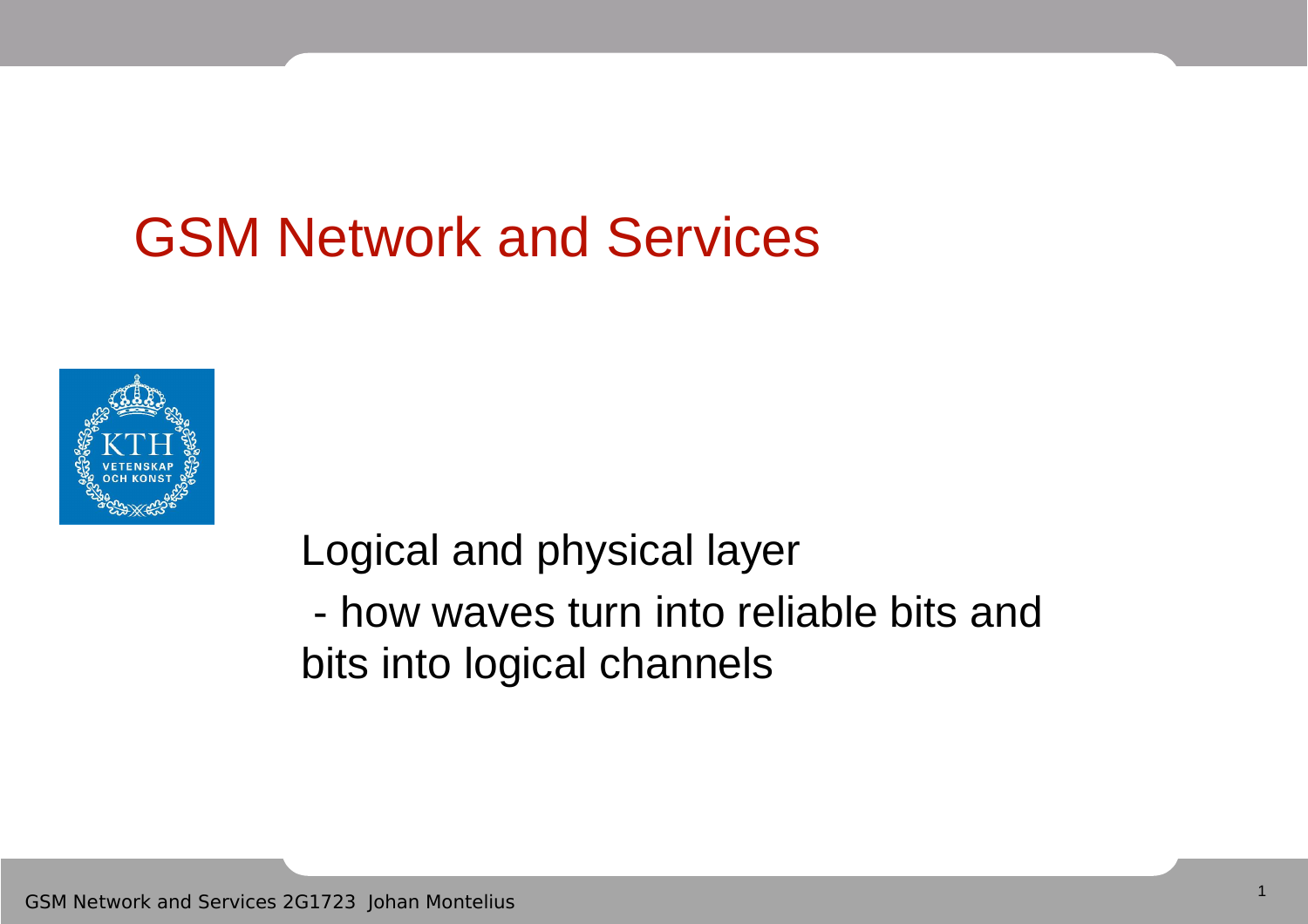### Logical channels

- Defined at layer 1 and provided for layer 2
	- except the frequency correction channel and the synchronization channel.
- Mapped on the physical channels:
	- more than one logical channel can be mapped on one physical channel
	- mapped in time and coding
	- channels can be up, down or duplex
- Layer two of the signalling layer (LAPDm) can add acknowledgement and retransmission.

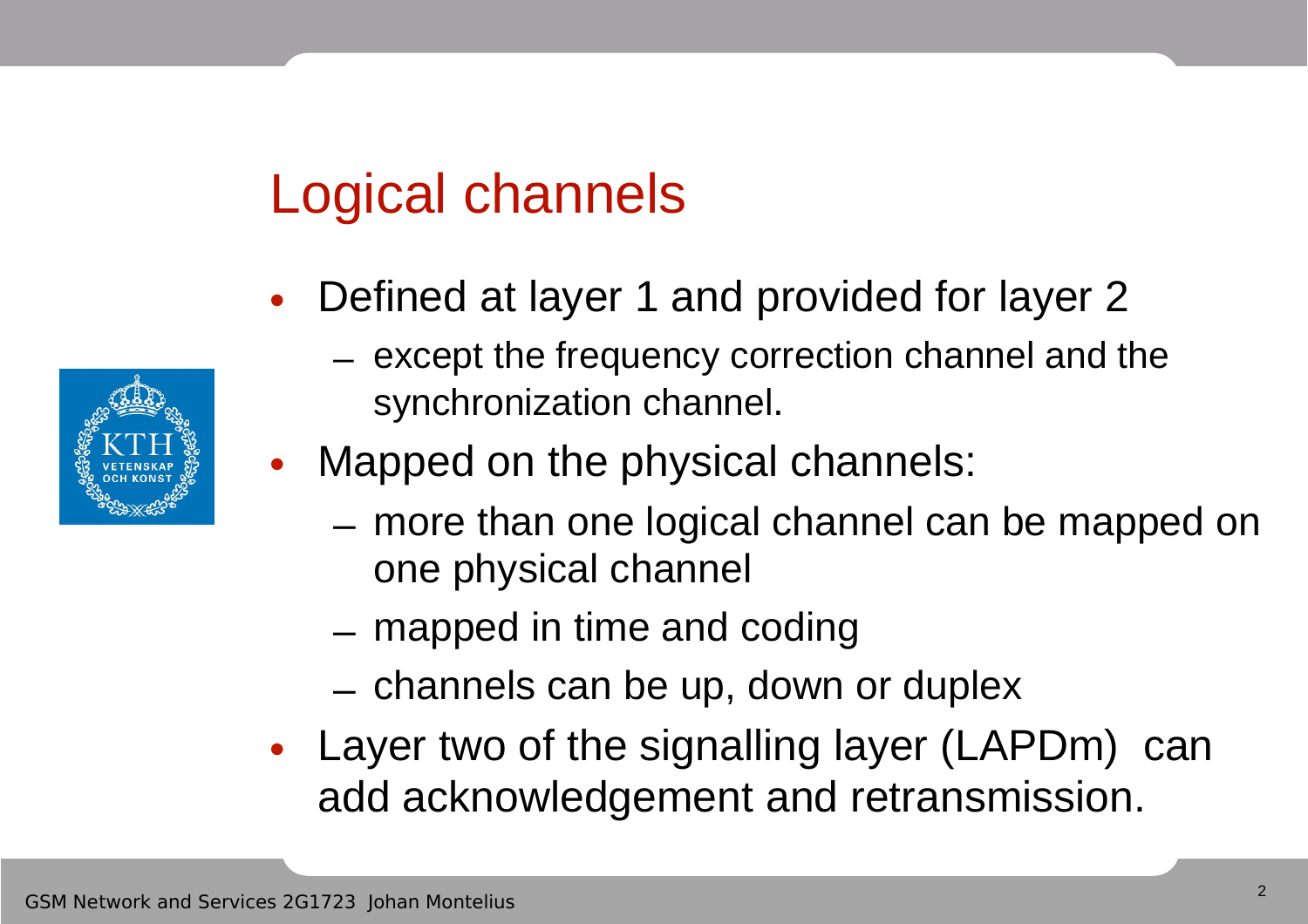### The logical channels

- Traffic channels TCH
	- Full rate used for 13kbps voice or up to 14.4kbps data
	- Half rate used for 6.5kbps voice or low rate data
- Signalling channels
	- Broadcast channels BCH
	- Common Control Channels CCH
	- Dedicated Control Channels DCH

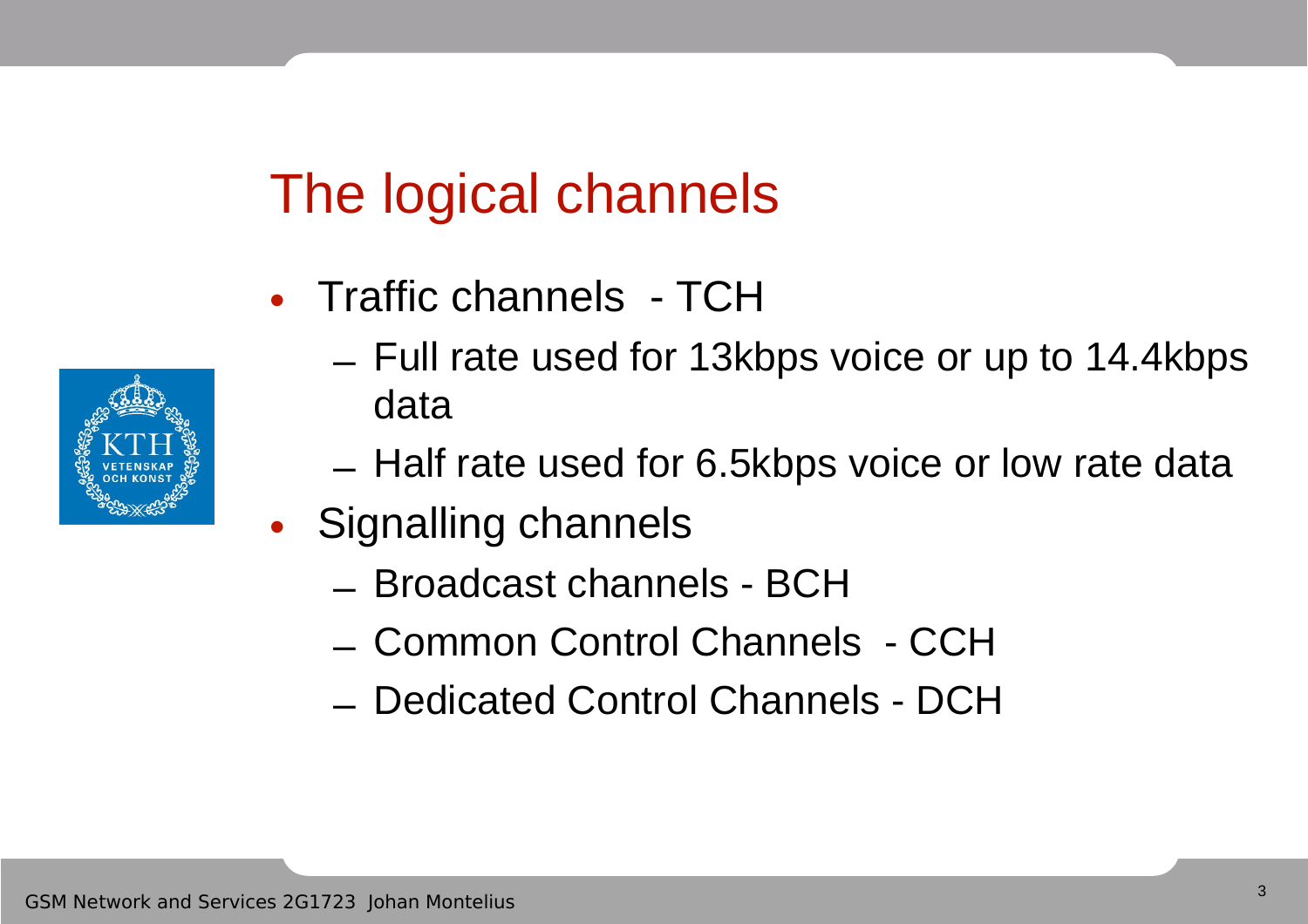### Broadcast Channels

- Frequency Correction Channel (FCCH)
	- only visible at physical layer, helps the mobile tune in to the right frequency
- Synchronization Channel (SCH)
	- Helps the mobile stay synchronized with the base station, also carries the base station identity code (colour codes)
- Broadcast Control Channel (BCCH)
	- Information about the cell, neighbouring cells, location area identifier, structure of the Common Control Channels

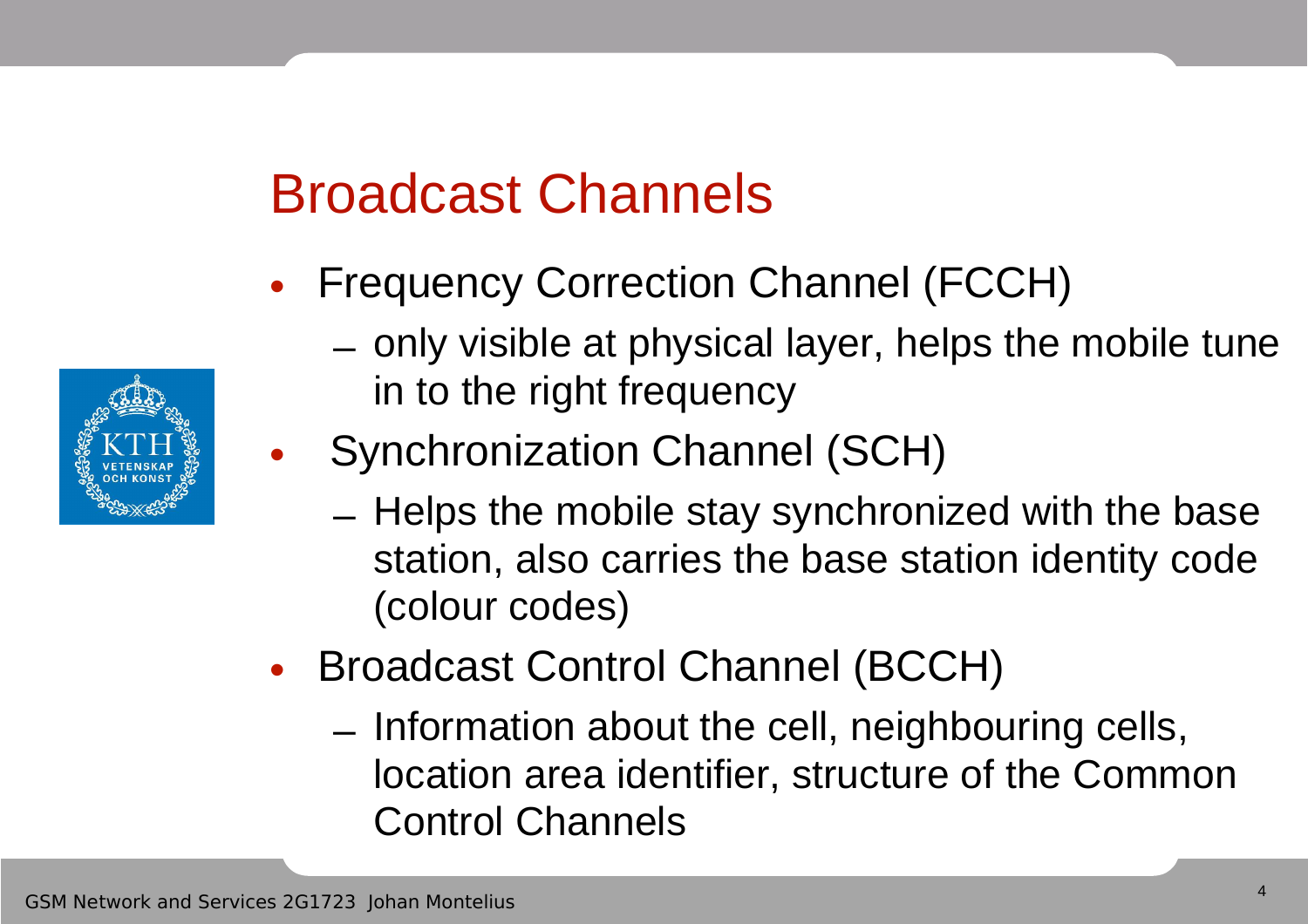### Common Control Channels

- Random Access Channel (RACH)
	- for the mobiles to request access
- Access Grant Channel (AGCH)
	- for BSC to grant access
- Paging Channel (PCH)
	- for BSC to page a mobile
- Notification Channel (NCH)
	- for the BSC to notify a group of mobiles of Voice Broadcast Services

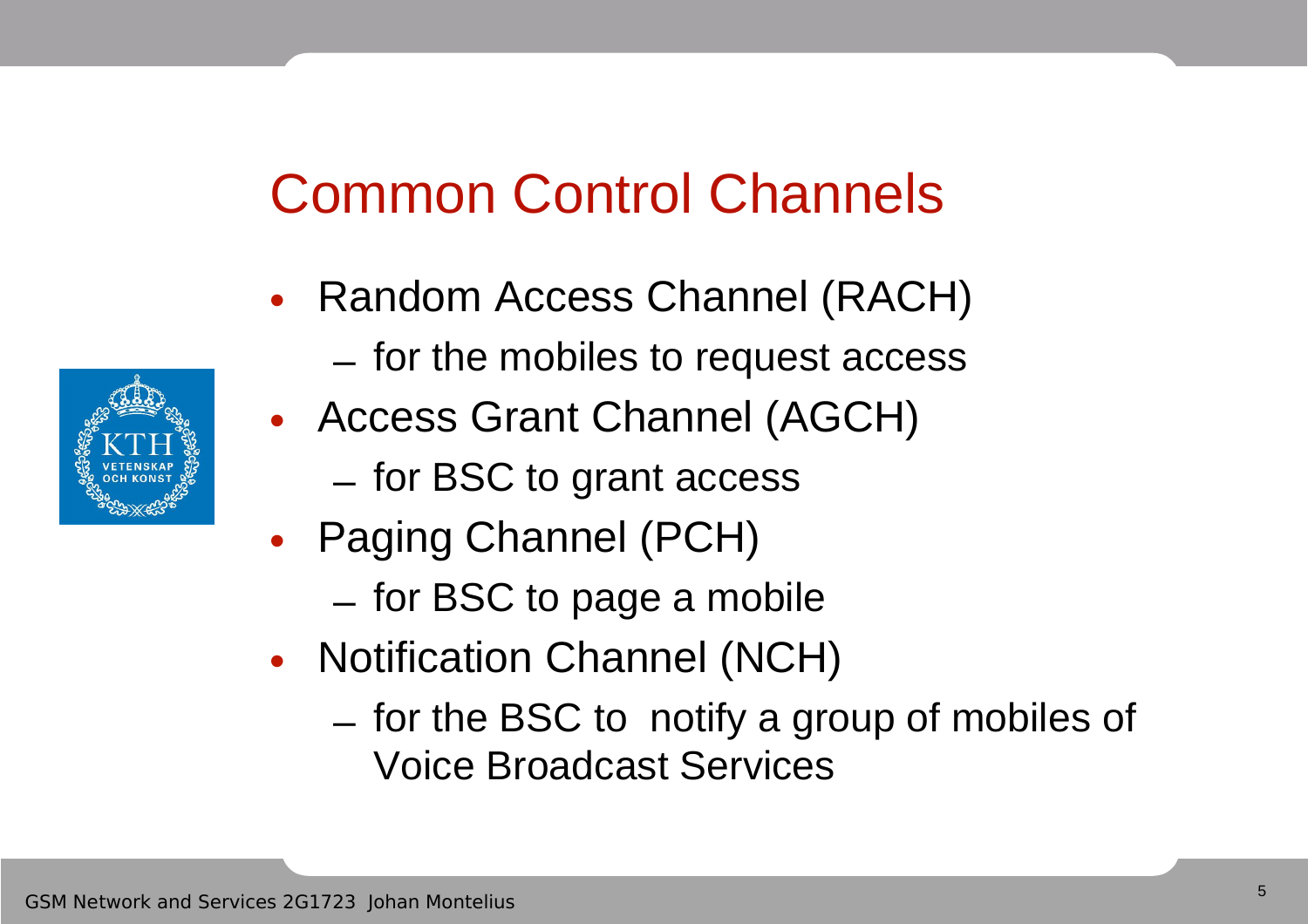### Dedicated Control Channels

- Stand alone Dedicated Control Channel (SDCCH)
	- duplex point to point signalling channel
- Associated Control Channels
	- Always allocated together with a traffic channel or signalling channel Will control the performance of the channel.
	- Slow (SACCH)
	- Fast (FACCH), only with TCH, used for handover

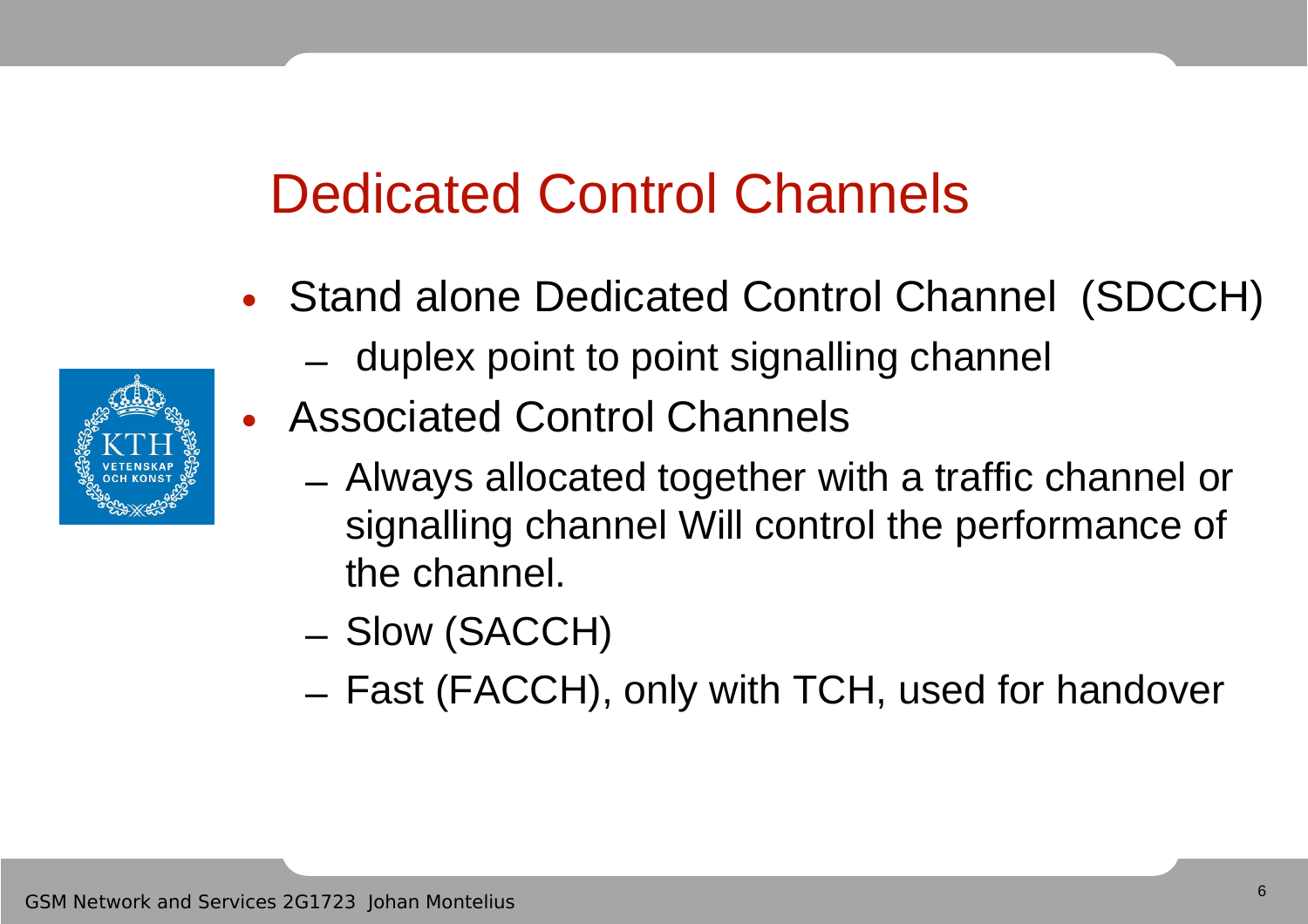### Cell Broadcast Channel

• Use to send out SMS broadcast messages, for example the "KTH/Monaco" that shows up in the screen when you connect to the Monaco network.

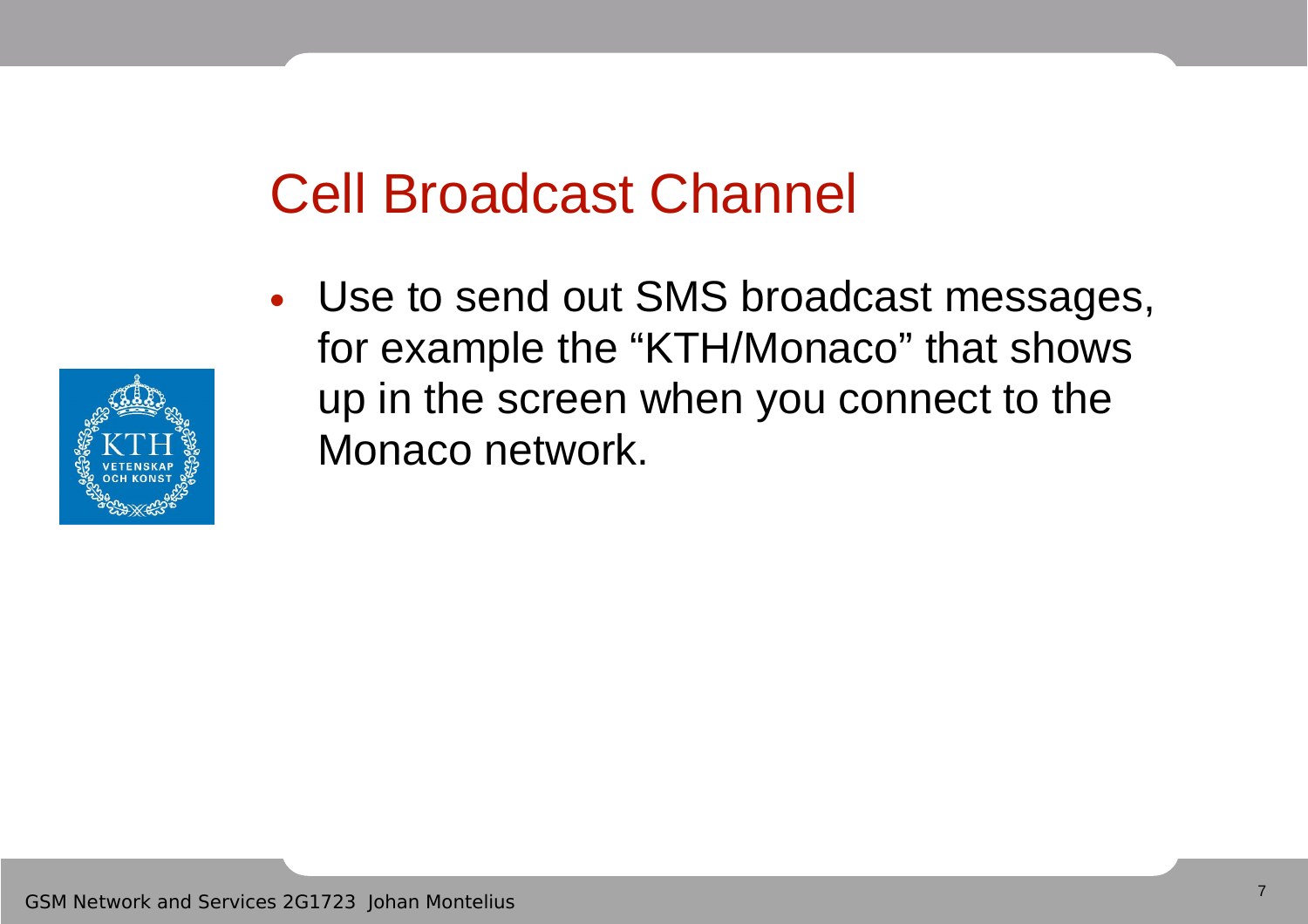## Mapping of logical channels

- TCH/F + FACCH + SACCH
	- needs a full physical channel
- TCH/H + FACCH + SACCH
	- half a physical channel
- SDCCH + SACCH
	- eight channels in one physical
- BCH (BCCH/FCCH/SCH) + CCCH (RACH/PCH/AGCH/NCH)
	- one physical channel, the broadcast channel
- A cell always needs a Broadcast channel.

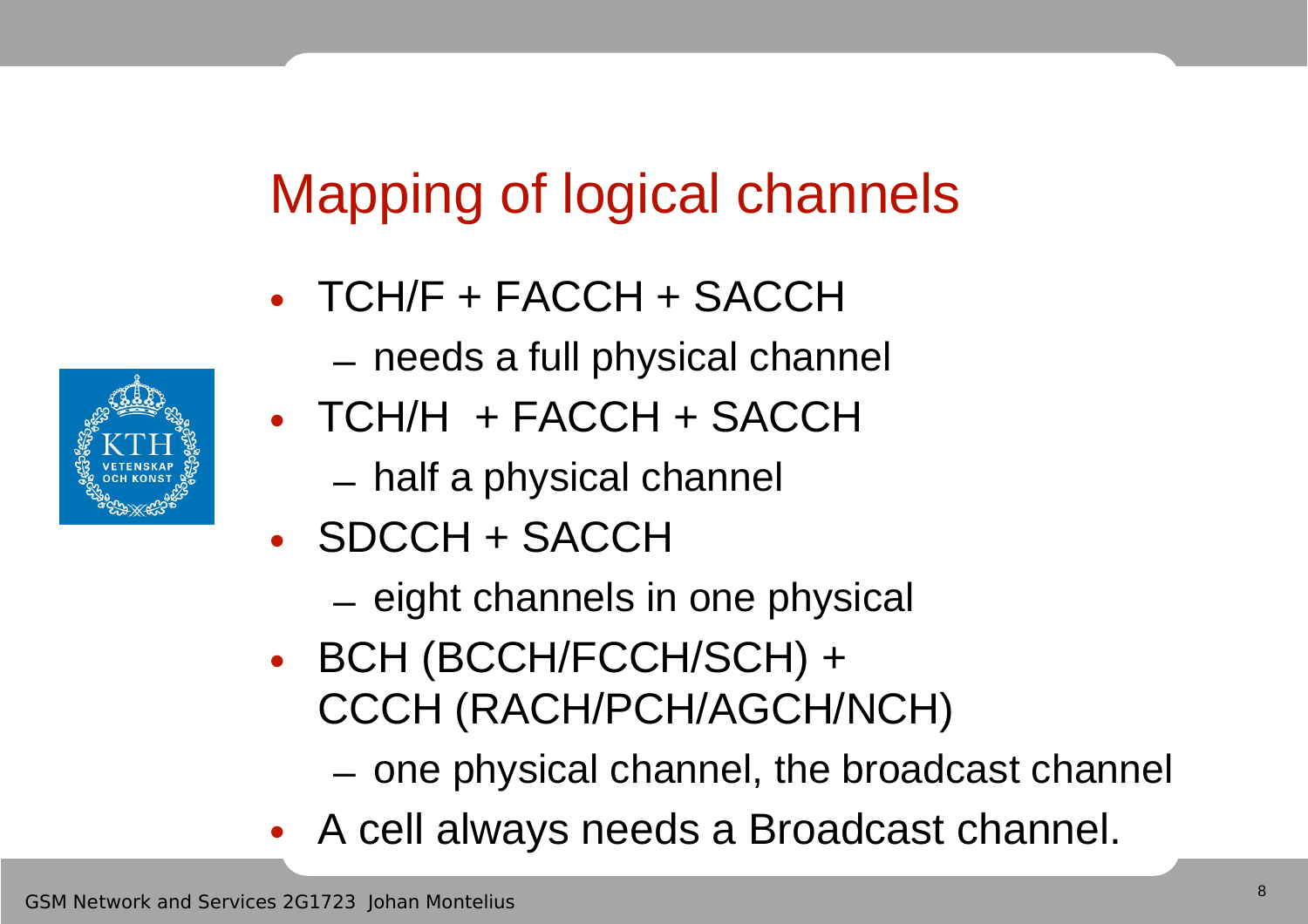### Incoming call



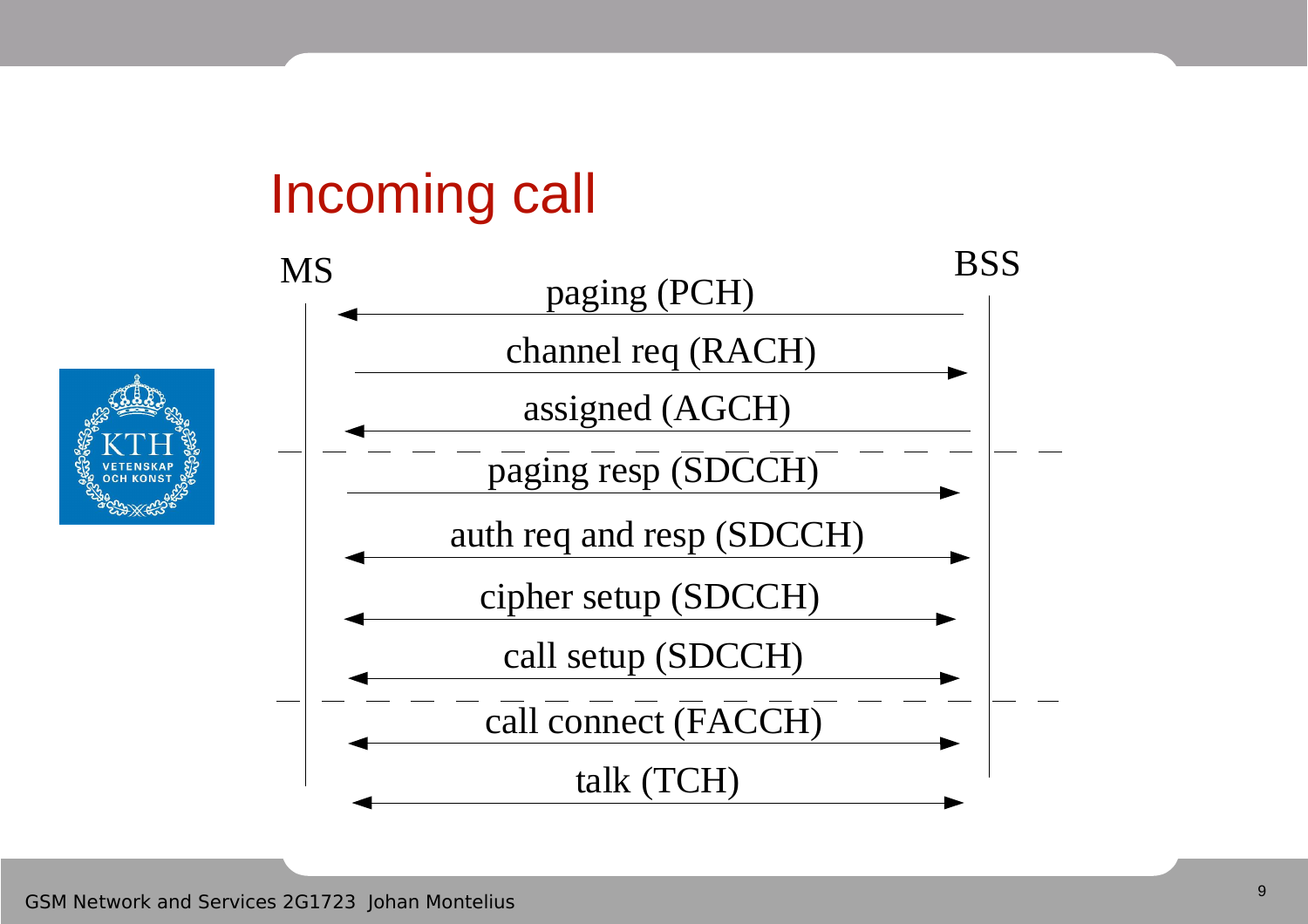### Radio – bits - channels

- Modulation
	- how do we modulate our carrier
- Multiple access and duplex
	- time/frequency division and random access
	- frequency/time synchronization
- Logical channels
	- mapping to the physical channels

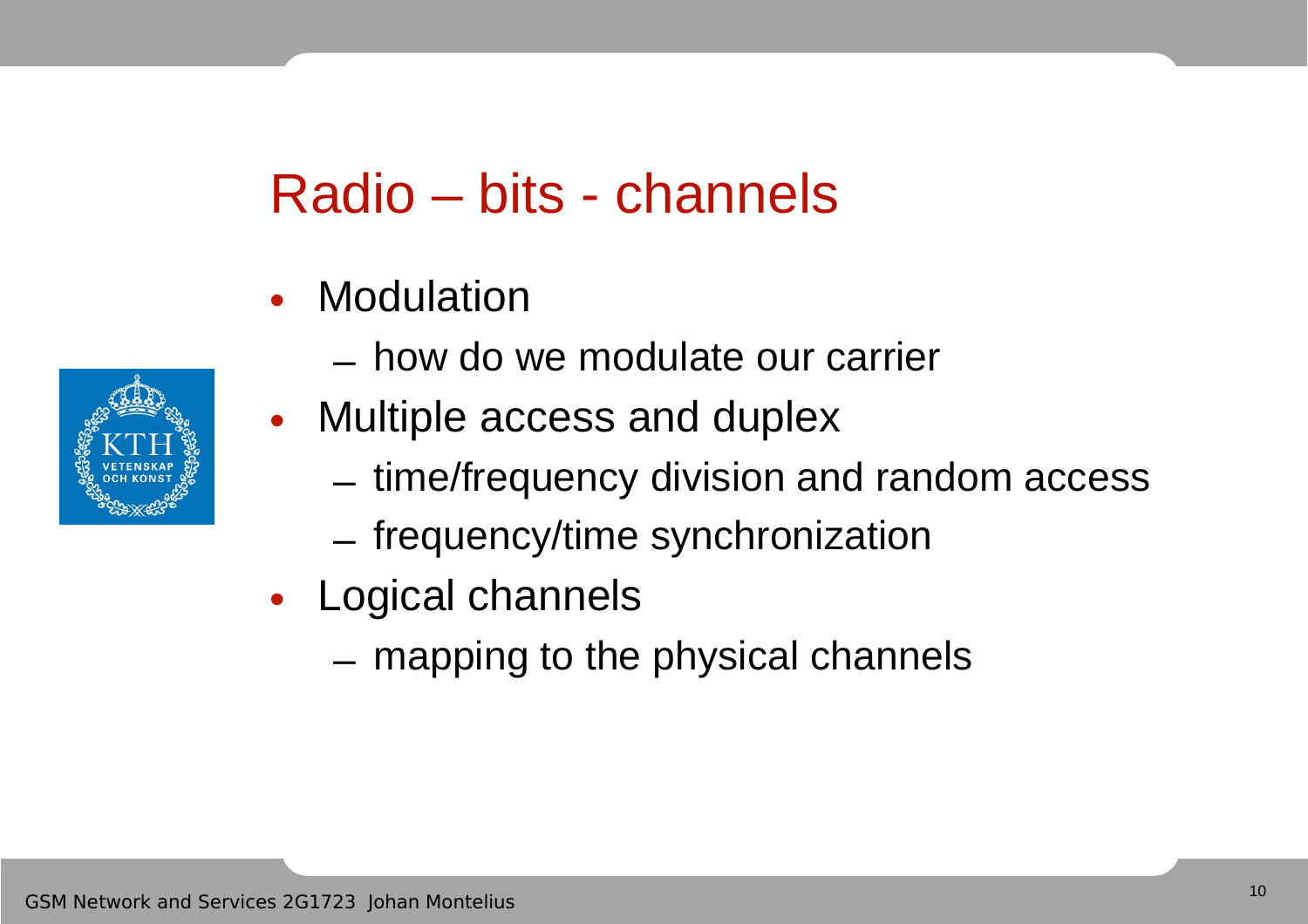### GSM radio modulation

#### 0101101000100101111001010

differential encoding

#### ..111011100110111000101111

symbol coding

carrier modulation  $/2$  0  $/2$  - -  $/2$  - -  $/2$  0 +  $/2$ 

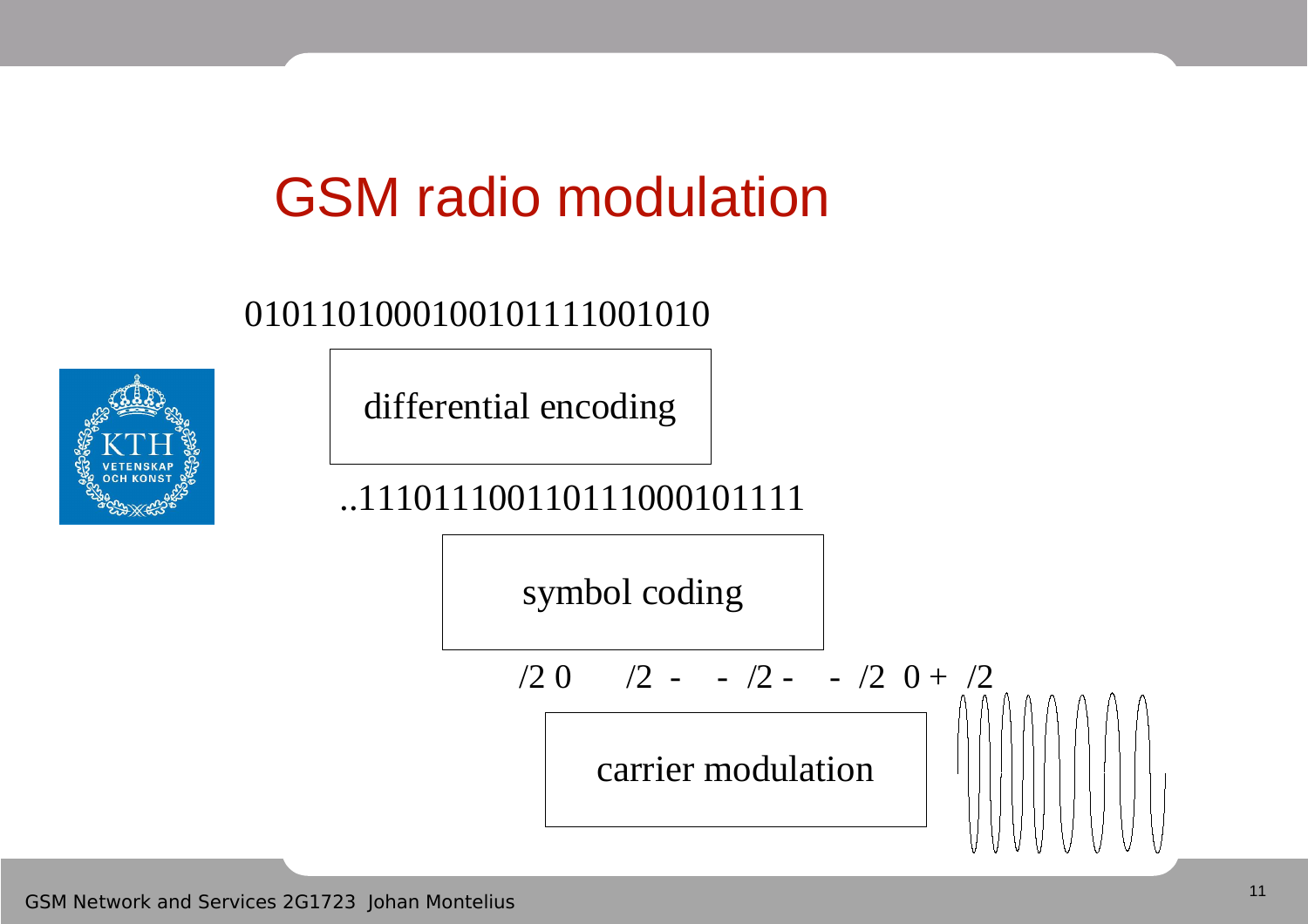### Symbol modulation

- GSM uses GMSK
	- Gaussian Minimum Shift Keying
- Each bit is coded as one symbol so we have two symbols to code. Each symbol is codes as  $a \pm \sqrt{2}$ shift in phase e.g. Not an absolute phase but a increase or decrease in the phase.
- A shift in phase is gradual (Gaussian) and spread over more than one symbol duration.

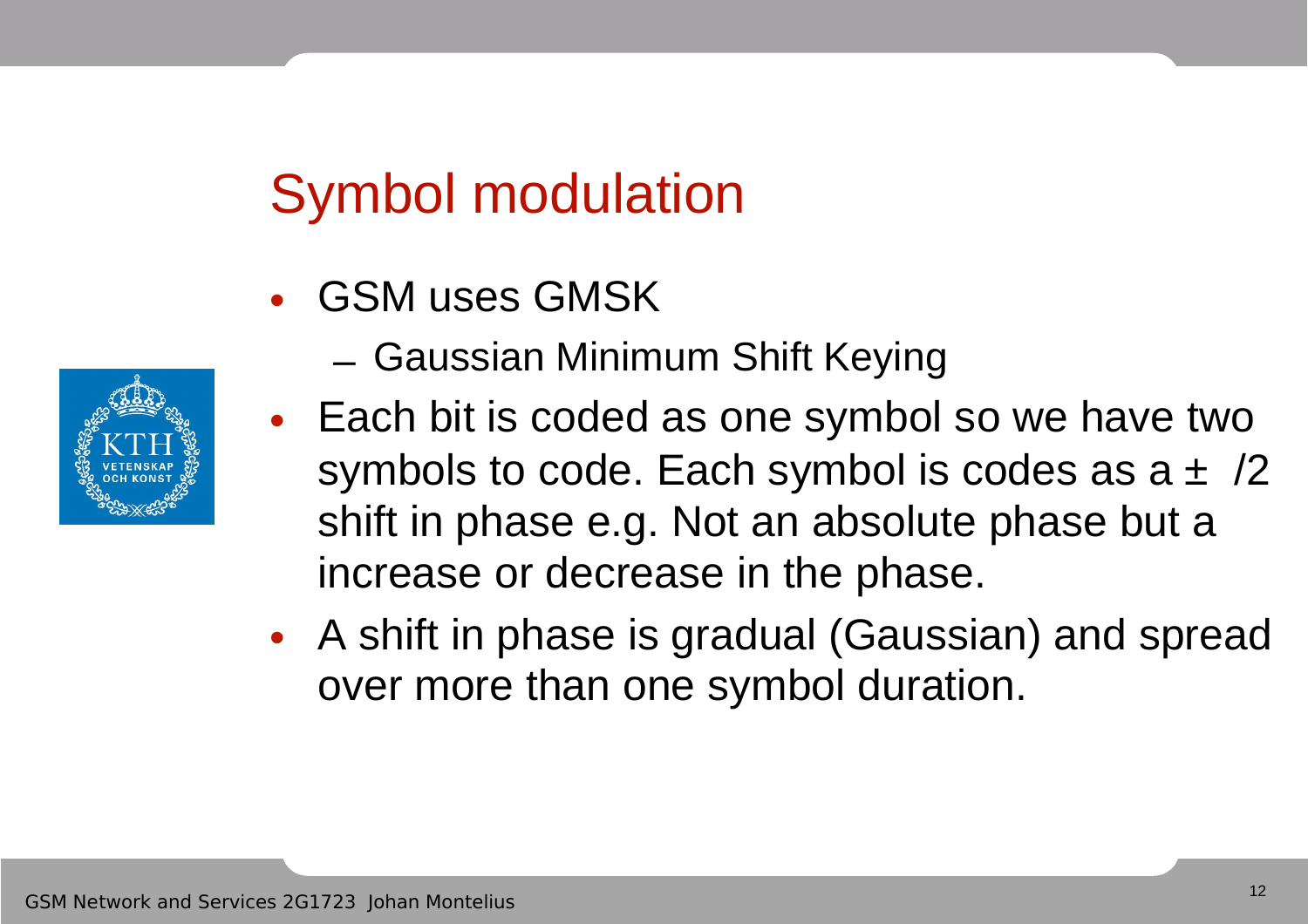## Symbol coding



$$
\frac{1}{2 + \frac{2}{2} + \frac{2}{2} + \frac{2}{2} + \frac{2}{2} + \frac{2}{2} + \frac{2}{2} + \frac{2}{2} + \frac{2}{2} + \frac{2}{2}}
$$
\nphase shift

$$
12 \t 0 \t 12 \t - 12 \t - 12 \t 0 \t + 12
$$
\nresulting phase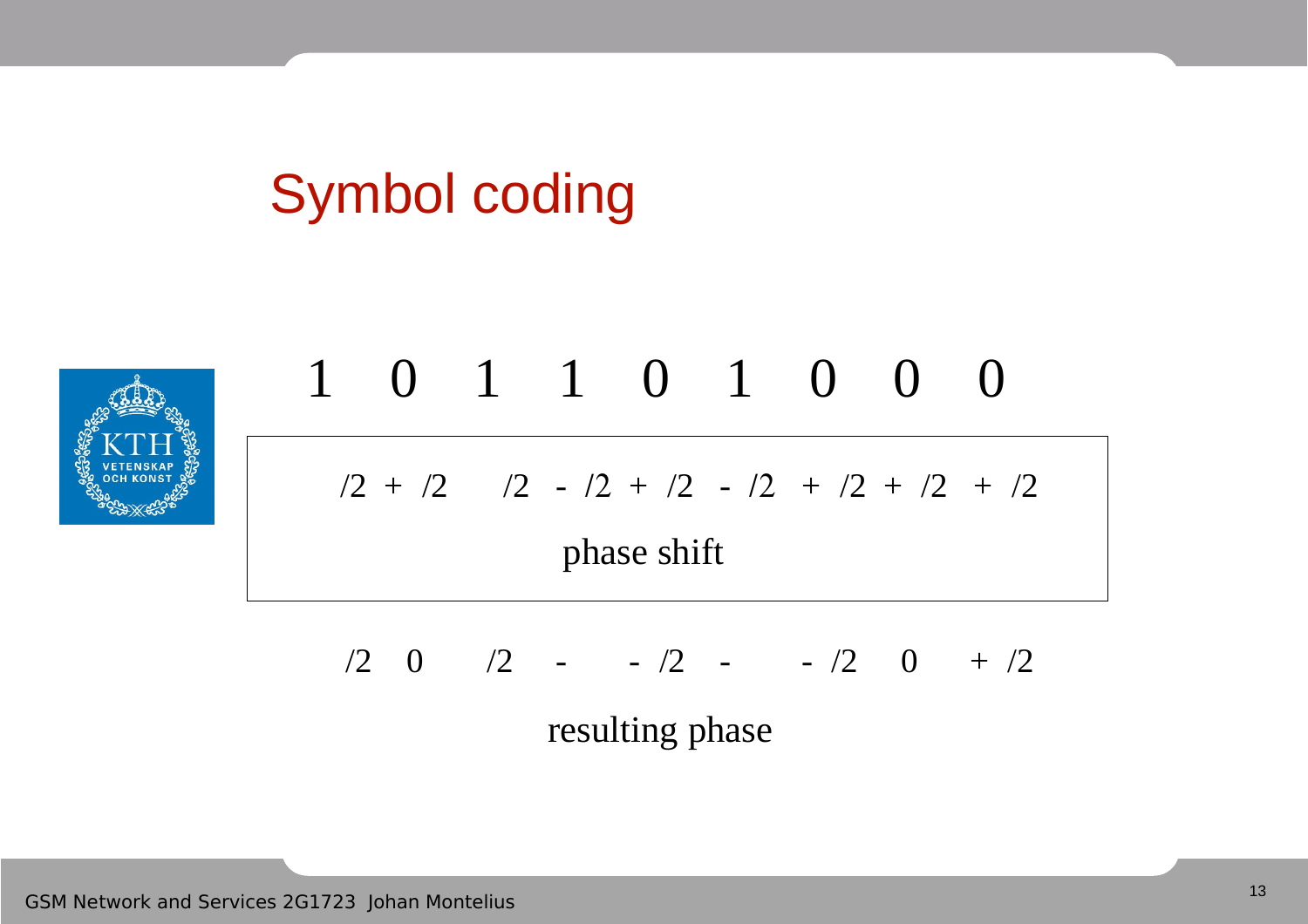## What if we interpret one symbol 180 degrees ( radians) wrong

sender



$$
/2 + /2 \t/2 - - /2 - - /2 \t/2 \t0 + /2
$$

receiver

 $/2$  0  $/2$  0 -  $/2$  - -  $/2$  0 +  $/2$ 

$$
2 + \frac{12}{2} + \frac{12}{2} + \frac{12}{2} - \frac{12}{2} + \frac{12}{2} + \frac{12}{2} + \frac{12}{2}
$$
  
two bit errors!  
1 0 1 0 1 1 0 0 0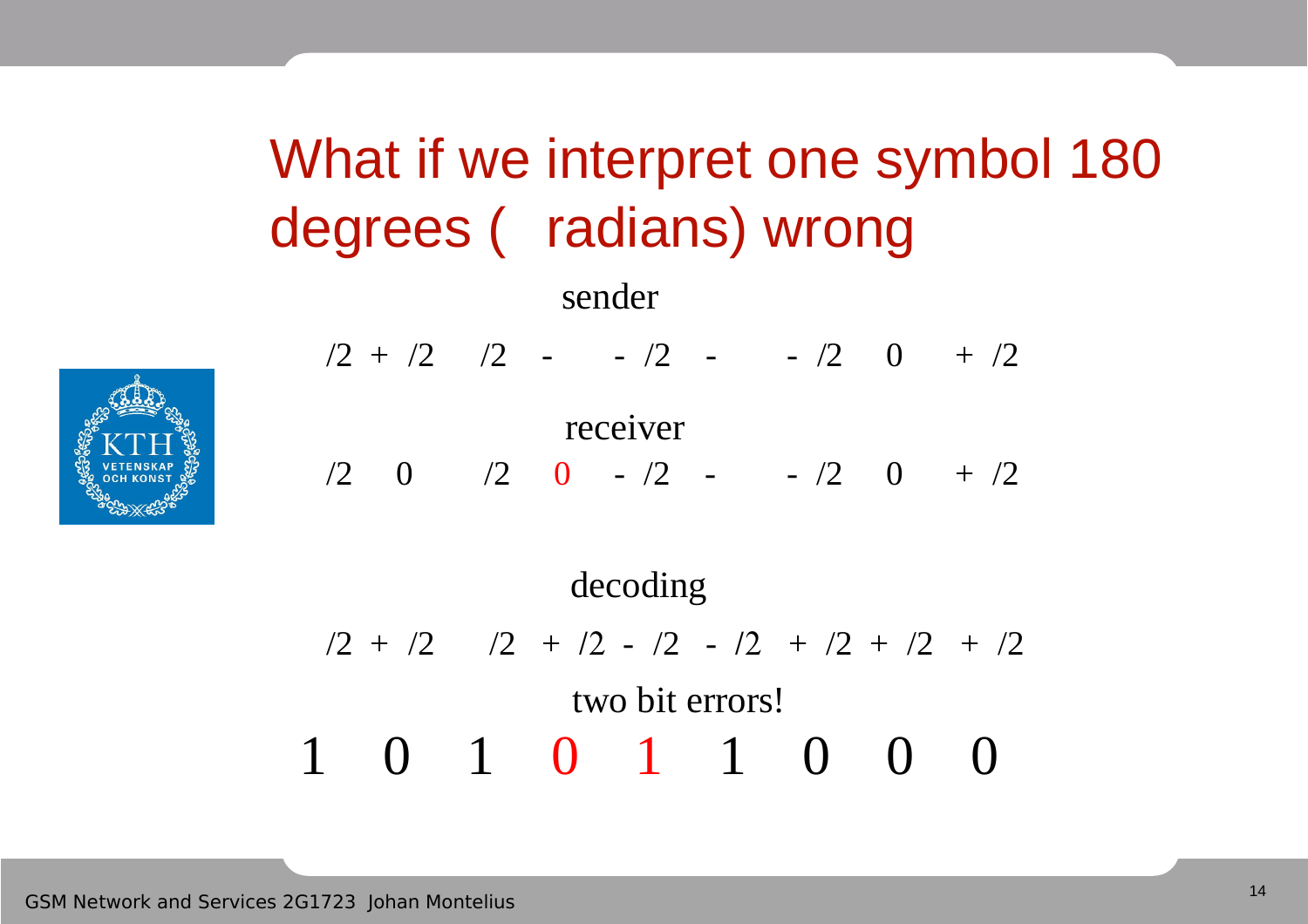### Differential encoding



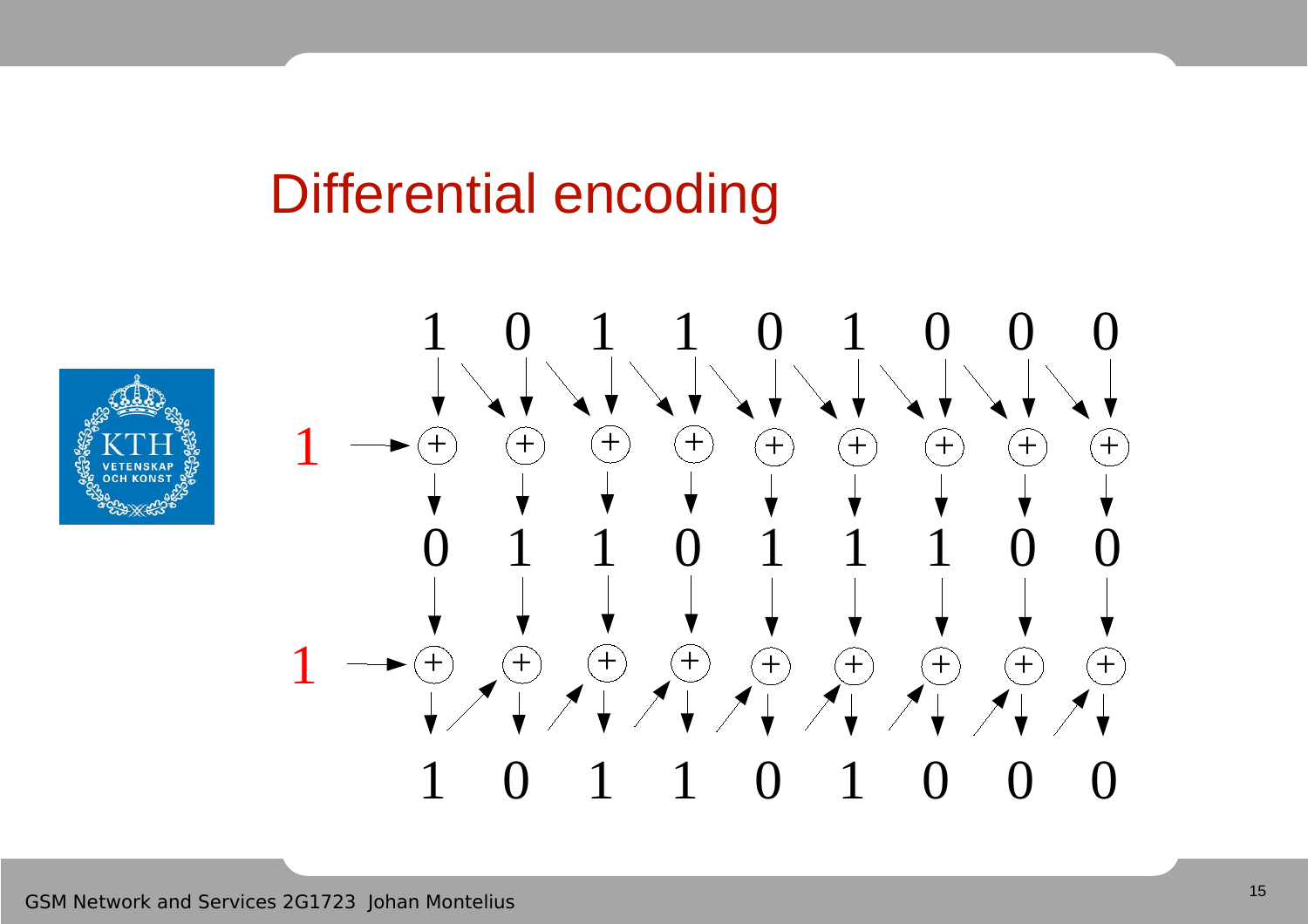### Differential encoding



# 0 1 1 0 1 1 1 0 0 0 1 0 1 1 1 1 0 0 sender (one symbol error results in two bit errors)  $1 \longrightarrow \oplus \text{ } \oplus \text{ } \oplus \text{ } \oplus \text{ } \oplus \text{ } \oplus \text{ } \oplus \text{ } \oplus \text{ } \oplus \text{ } \oplus \text{ } \oplus$  1 0 0 1 0 1 0 0 0 receiver

decoded we are back at one bit error.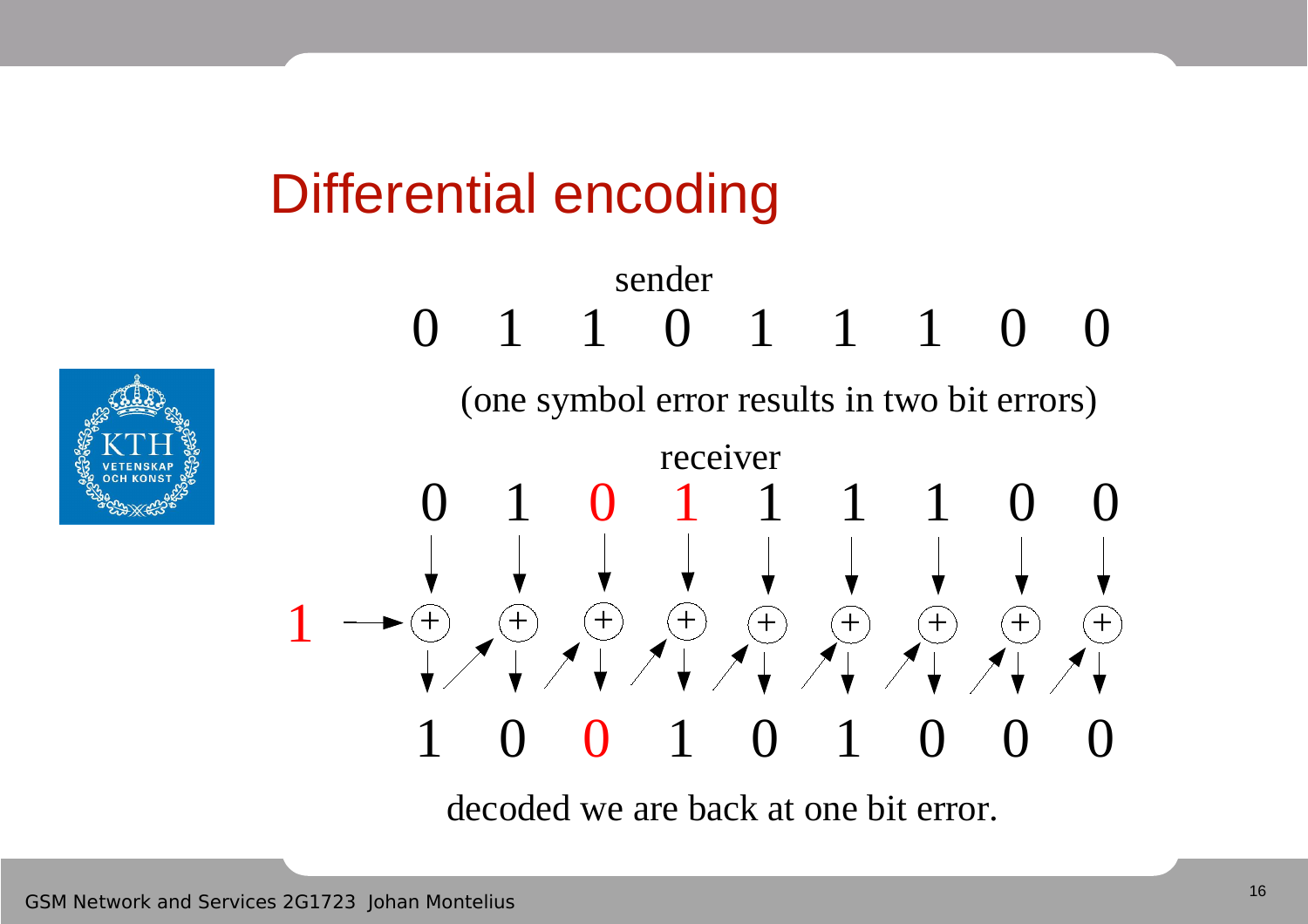### Carrier modulation

- Each carrier is 200 kHz wide.
- The symbol rate 271 kBaud.
- GMSK can also be seen as a Frequency Shift Keying (FSK) modulation using two frequencies ± 68 kHz from the central frequency.
- Note: 271 kBaud  $/ 4 = 68$  kHz, this is a property of "minimum".

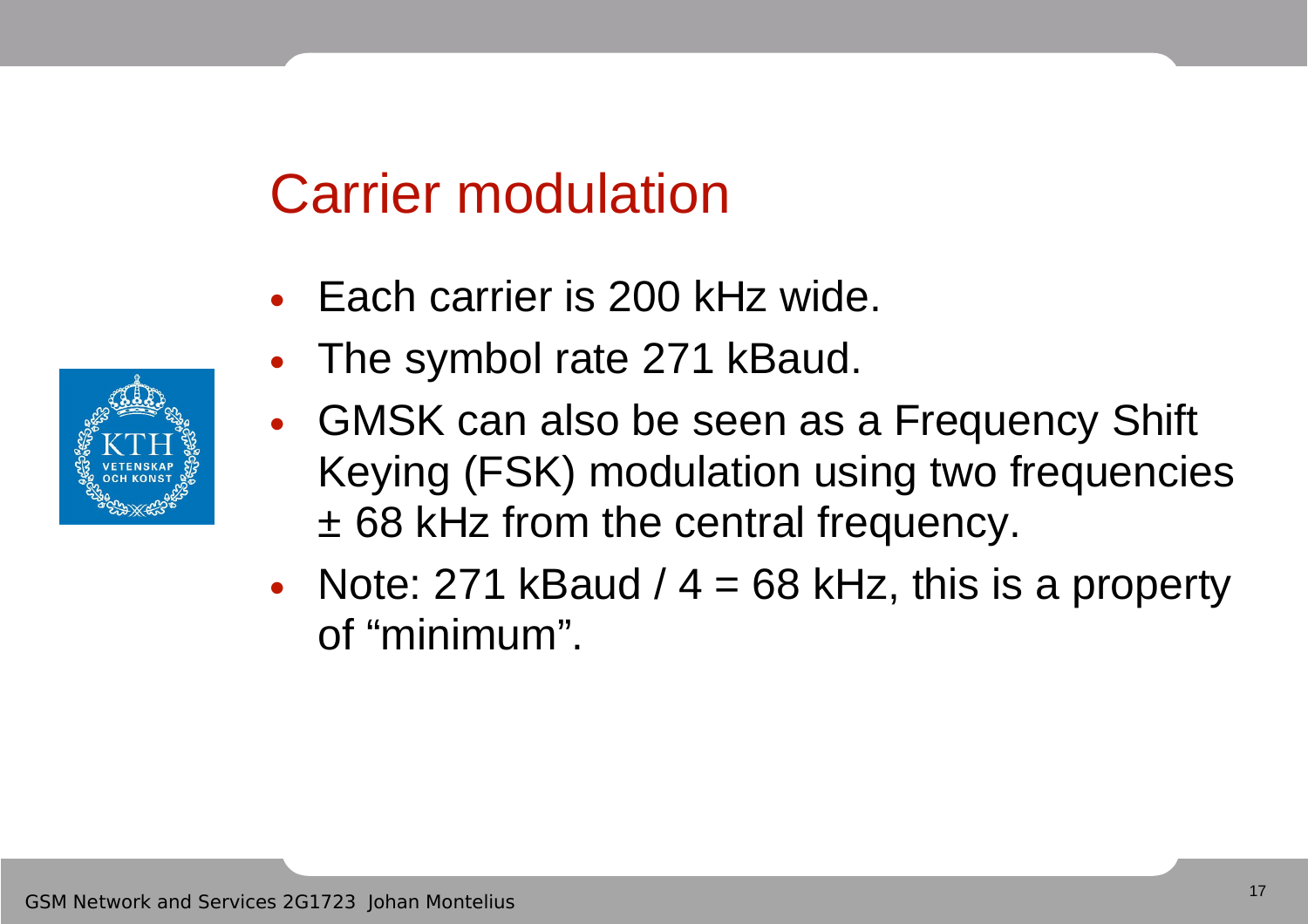### Duplexing and Multiple access

- One duplex channel consist of one up-link and one down-link carrier.
- Distance between the up/down link carrier is always 45MHz (in the 900 band).
- Each carrier is divided into radio frames and each frame is divided into eight time slots.
- A physical channel is a specified time slot in consecutive frames.
- The up link carrier is delayed three time slots. No need for a duplex transceiver!

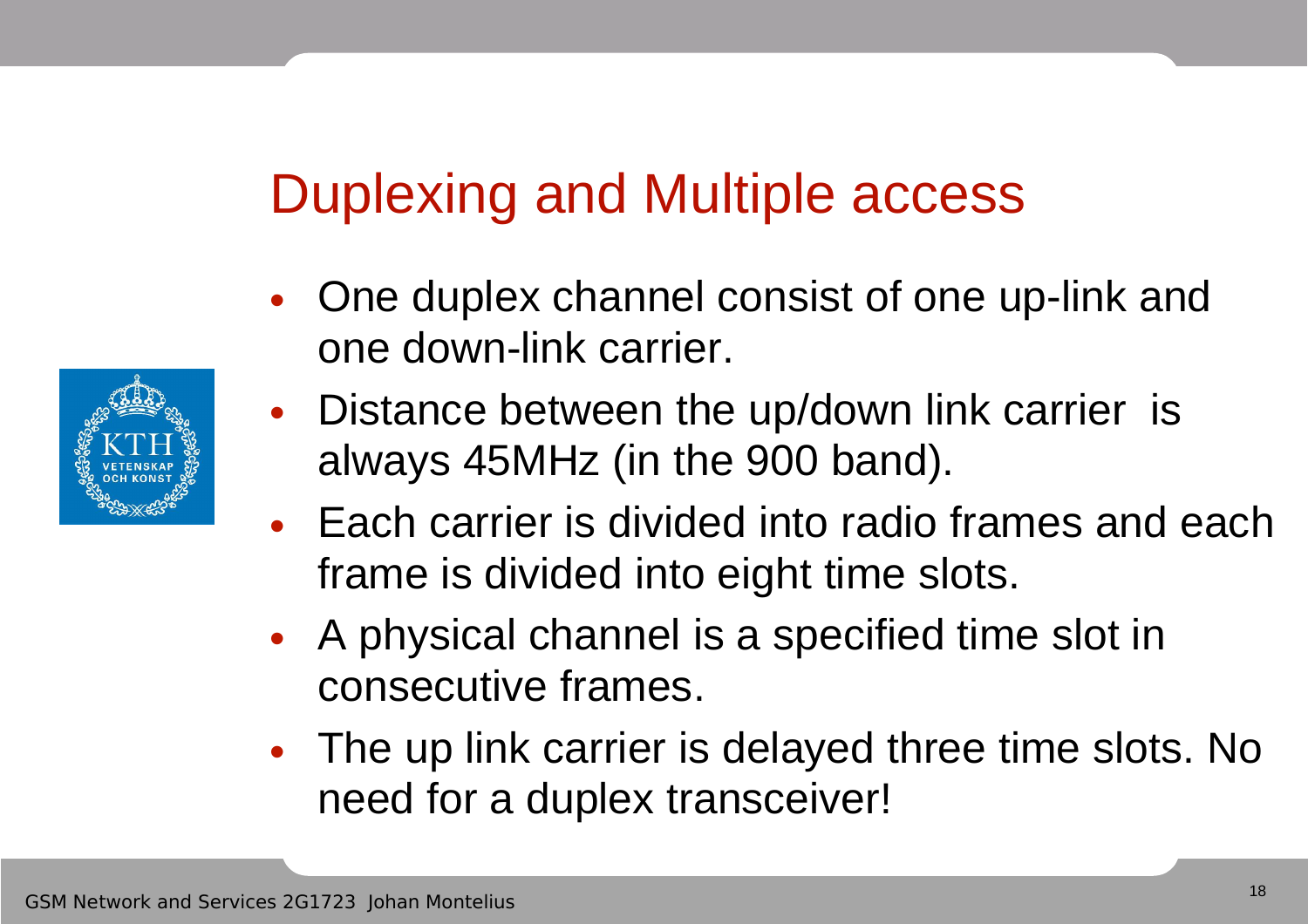#### Duplex and Multiple access



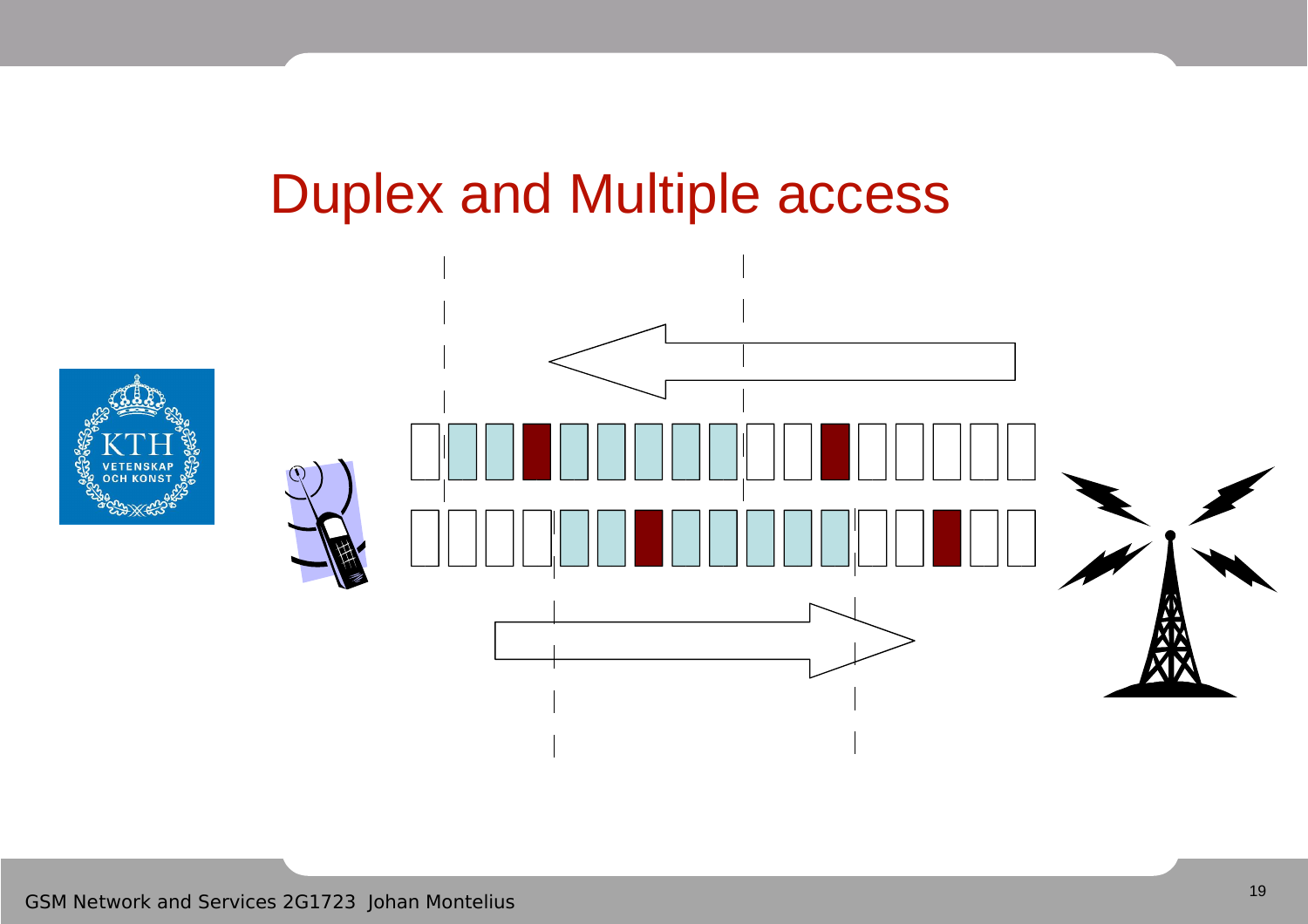### **Burst**

• Since mobiles take turn sending the will send in bursts. Each burst will fit into a time slot.



- Normal
- Frequency correction
- Synchronization
- Dummy
- Access

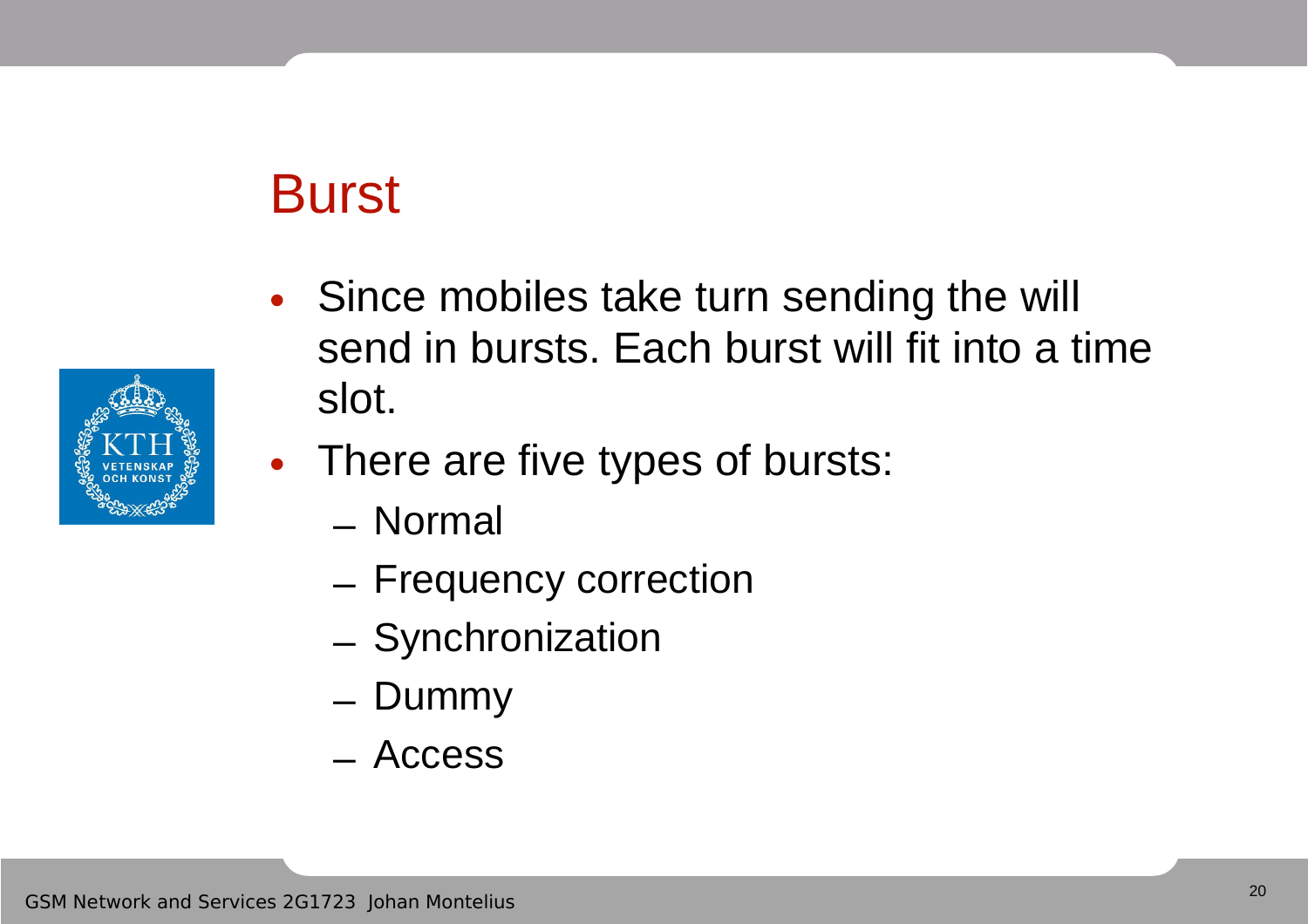#### Normal burst

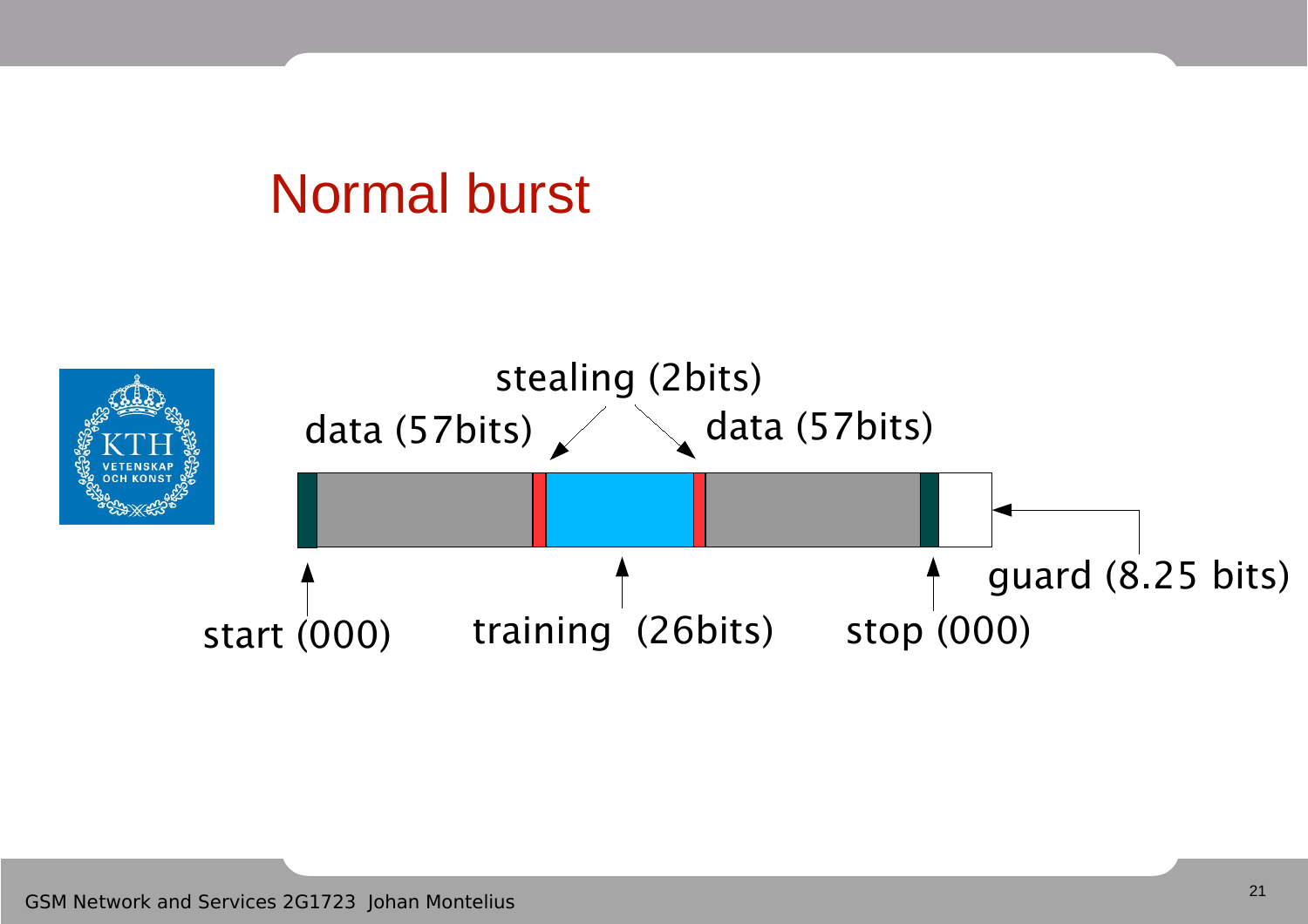#### Normal burst

- 114 bits of user data
- Tow stealing flags for FACCH
- Training sequence used for synchronization and resolve inter-symbol interference.
	- The training sequence can be changed by layer three protocols.
- Enough space behind the burst so the sender can be a bit late (far away) and still not interfere with the following time slot.

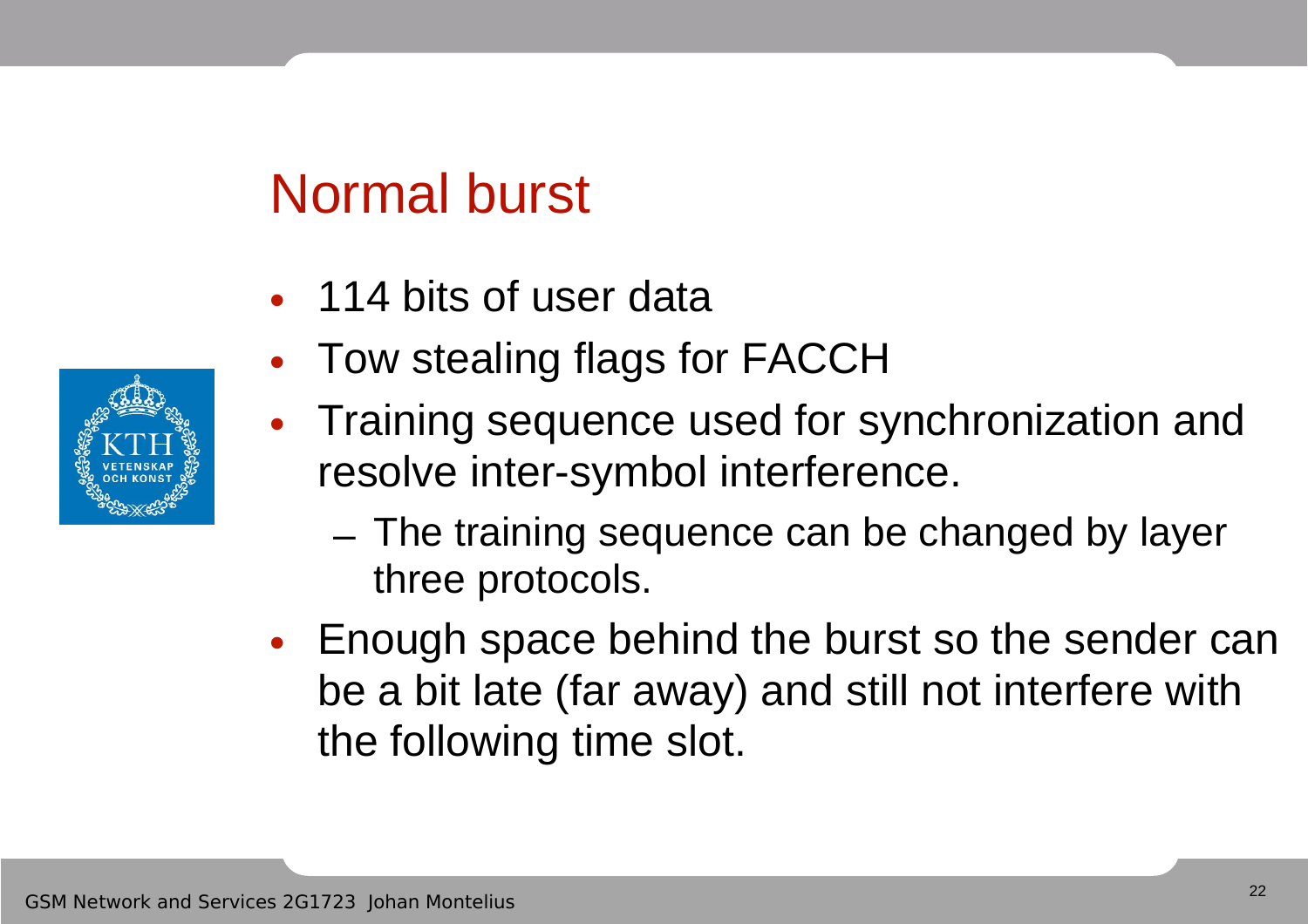#### Frequency correction burst

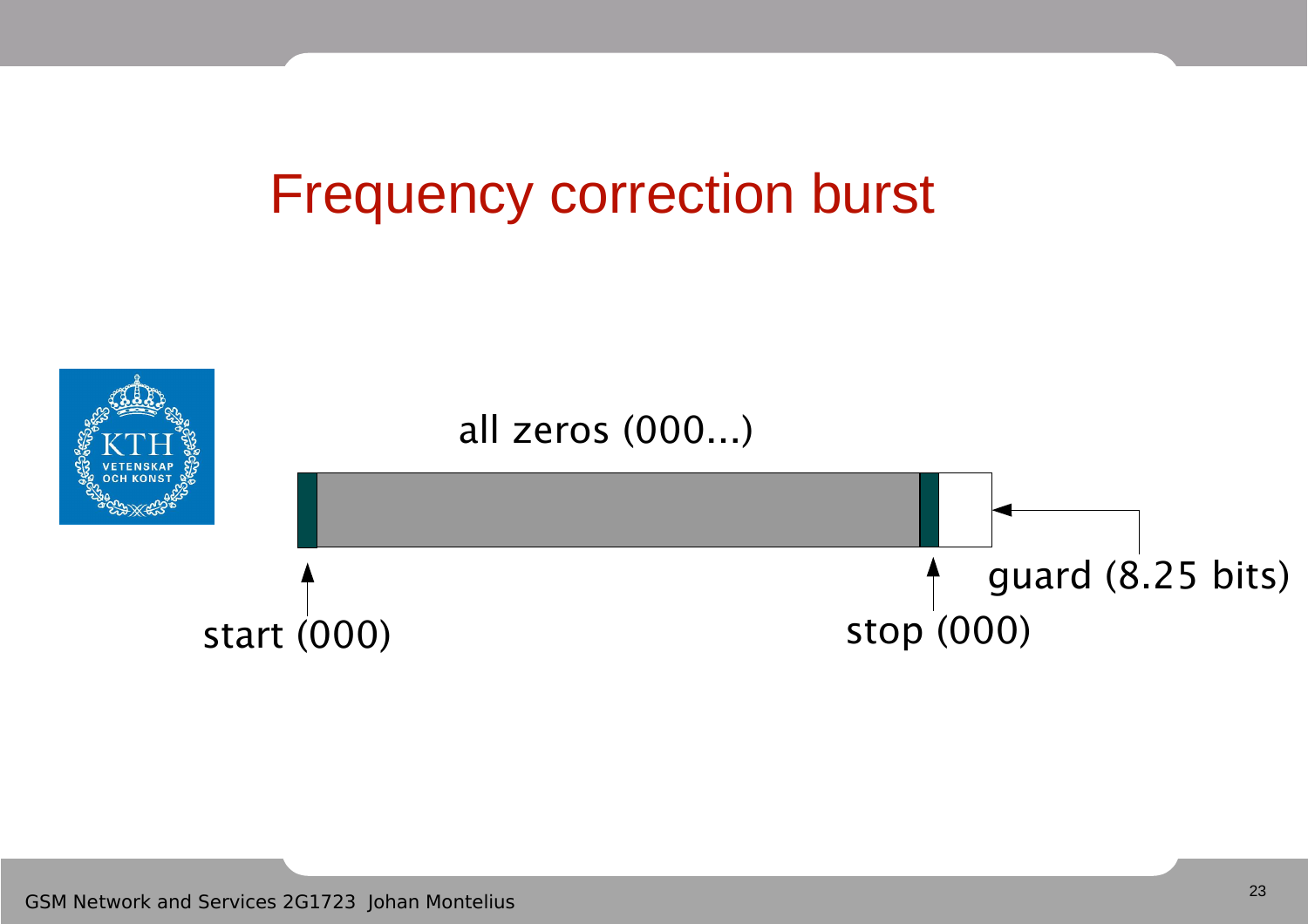#### Frequency correction burst

- A sequence of zeros will after differential encoding and phase modulation result in a constant negative phase shift.
- The constant phase shift will also be visible as a frequency shift to a perfect sine wave 68 kHz above the carrier frequency.
- A mobile can detect this sine wave and tune in to the frequency of a base station.

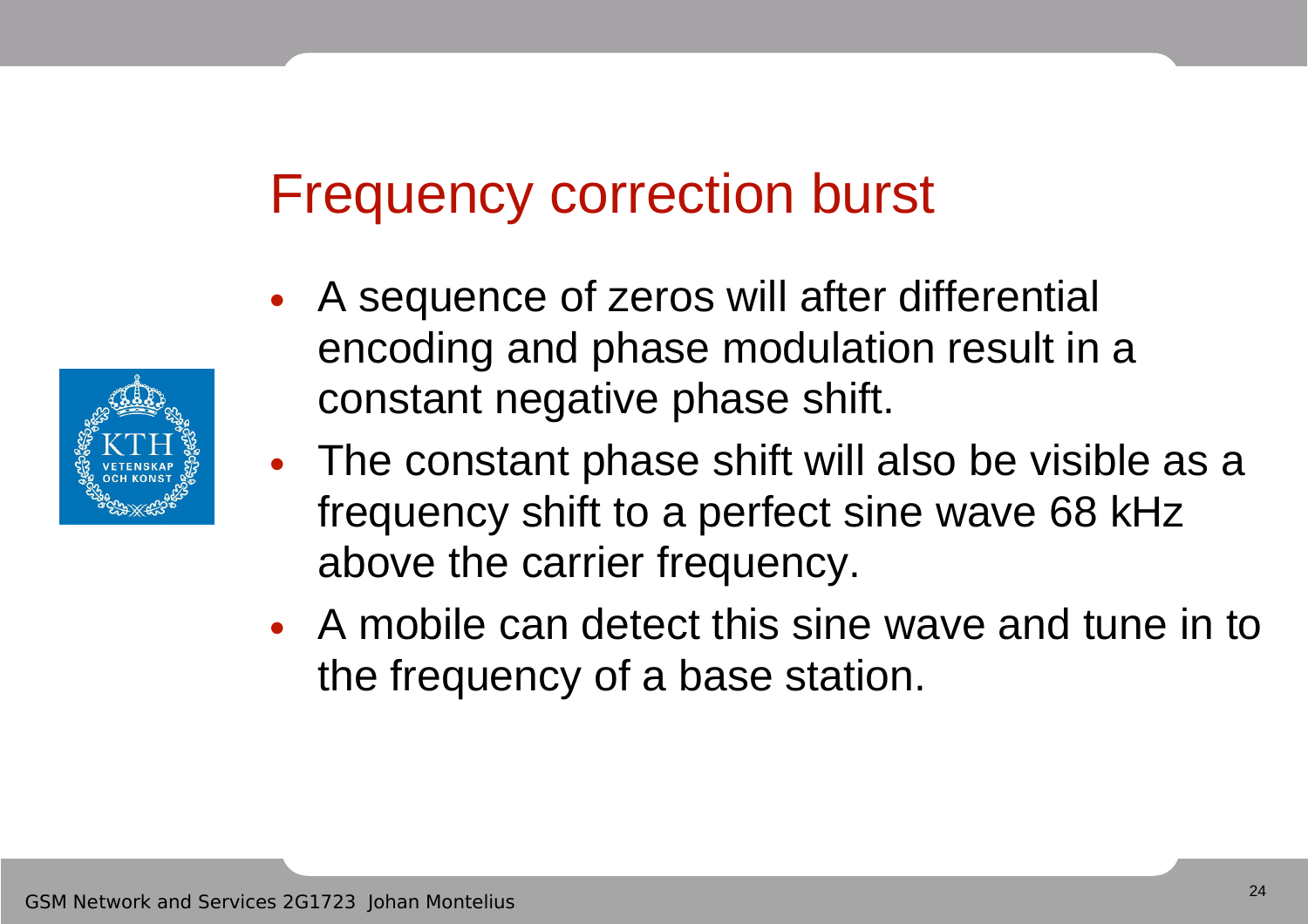### Synchronization burst

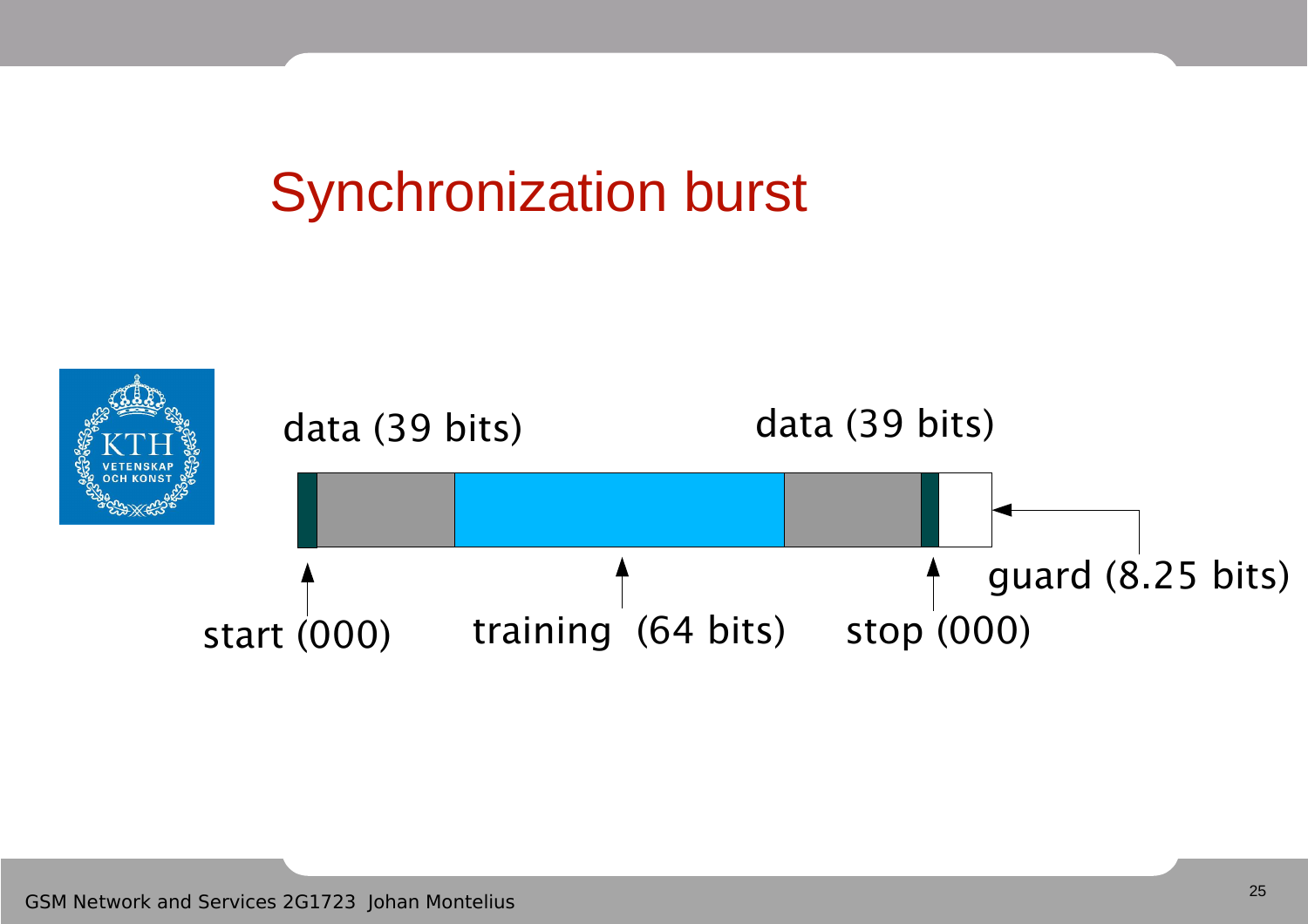### Synchronization burst

- A longer training sequence so that the mobile can do better synchronization.
- The data fields holds information about:
	- the sequence number off the frame
	- the colour codes of the cell (BSIC)

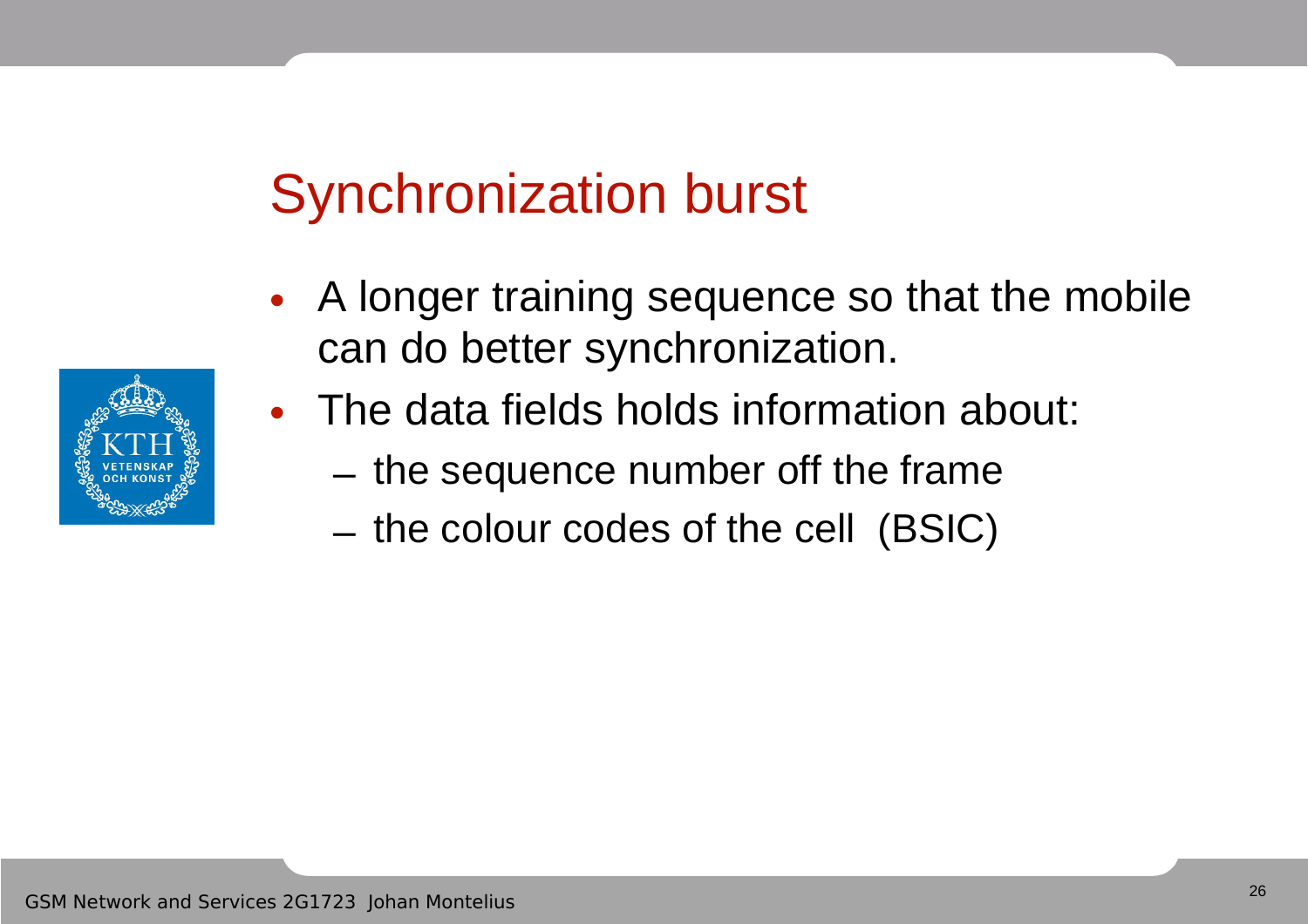### Dummy burst

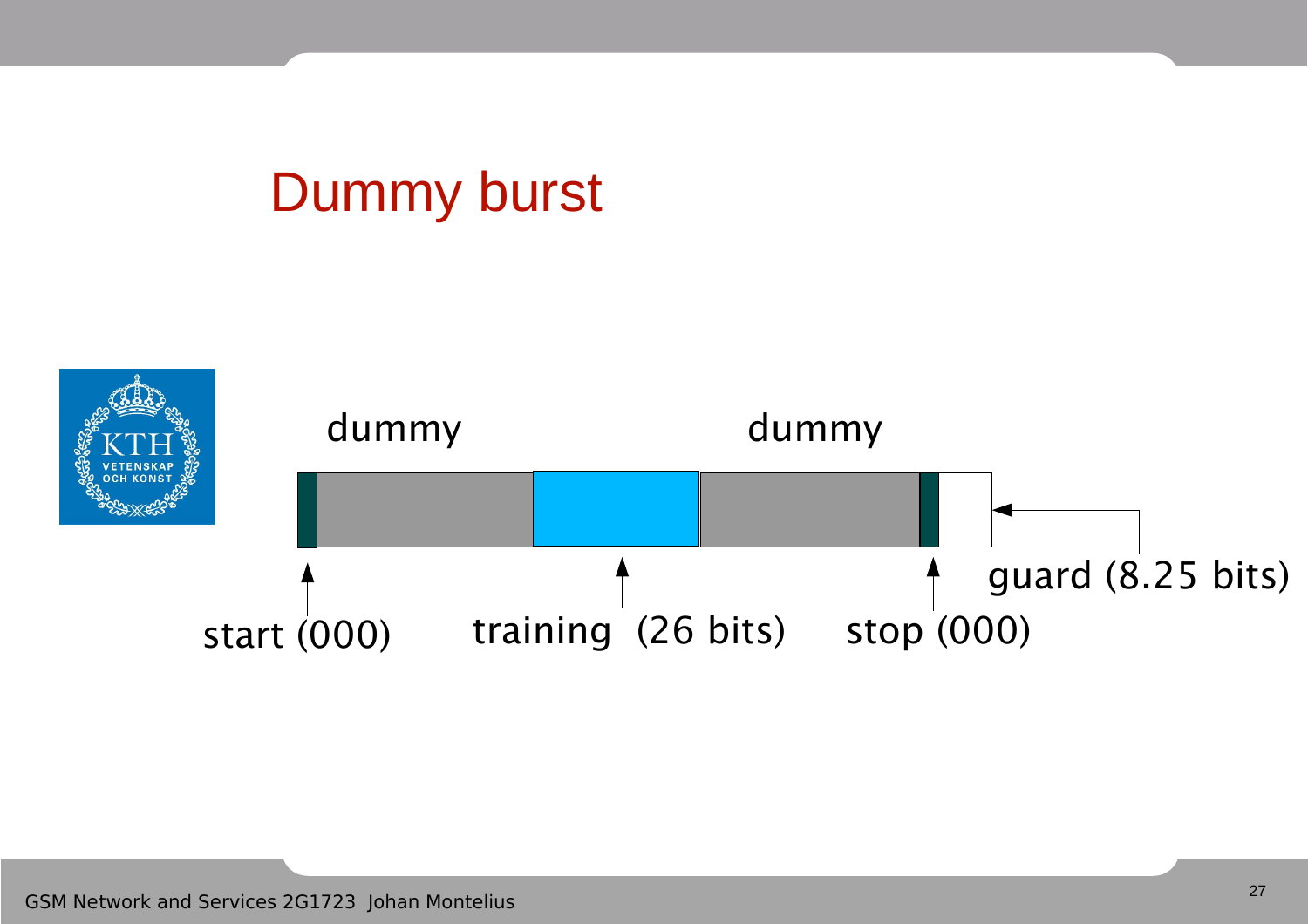### Finding the Broadcasting control channel

- One carrier of each cell will carry the broadcast channel (BCCH/SCH/FCCH).
- Idle time slots of the carrier will be filled with dummy burst e.g. the broadcast carrier is always among the strongest carriers.
- The frequency correction burst will allow the mobile to identify and tune in to the carrier.
- The synchronization burst is found and the BSIC and frame number can be identified.
- Ready to listen for the BCCH.

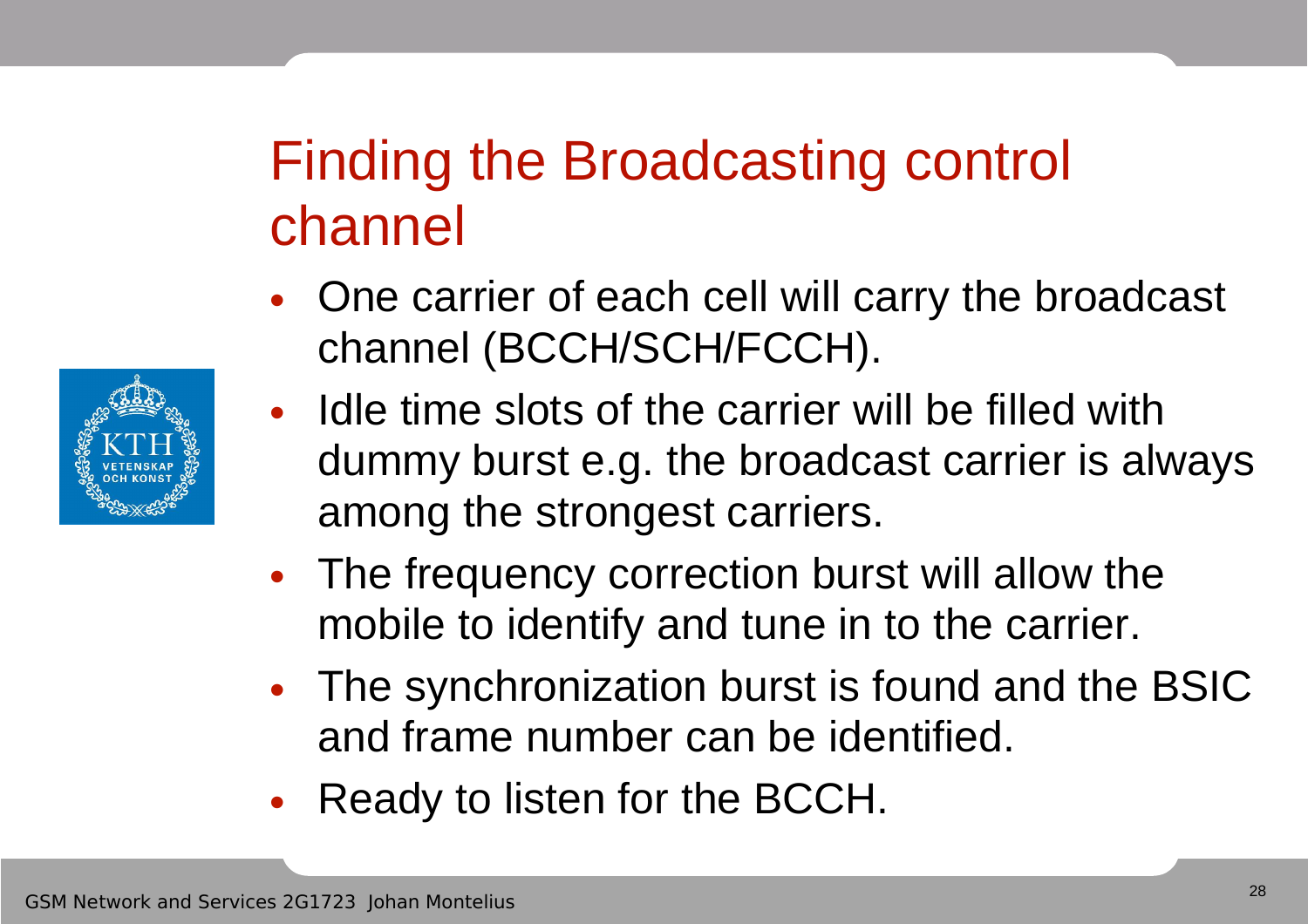## Mapping of traffic channel



A physical channel is a specified time slot. Following this time slot in consecutive frames we have a sequence. Number this sequence mod 26, the traffic channel will occupy 1-12 and 14-25. The slow associated control channel occupy number 13, frame 26 is idle. The fast associated control channel is implemented using "stealing flags" in the traffic channel.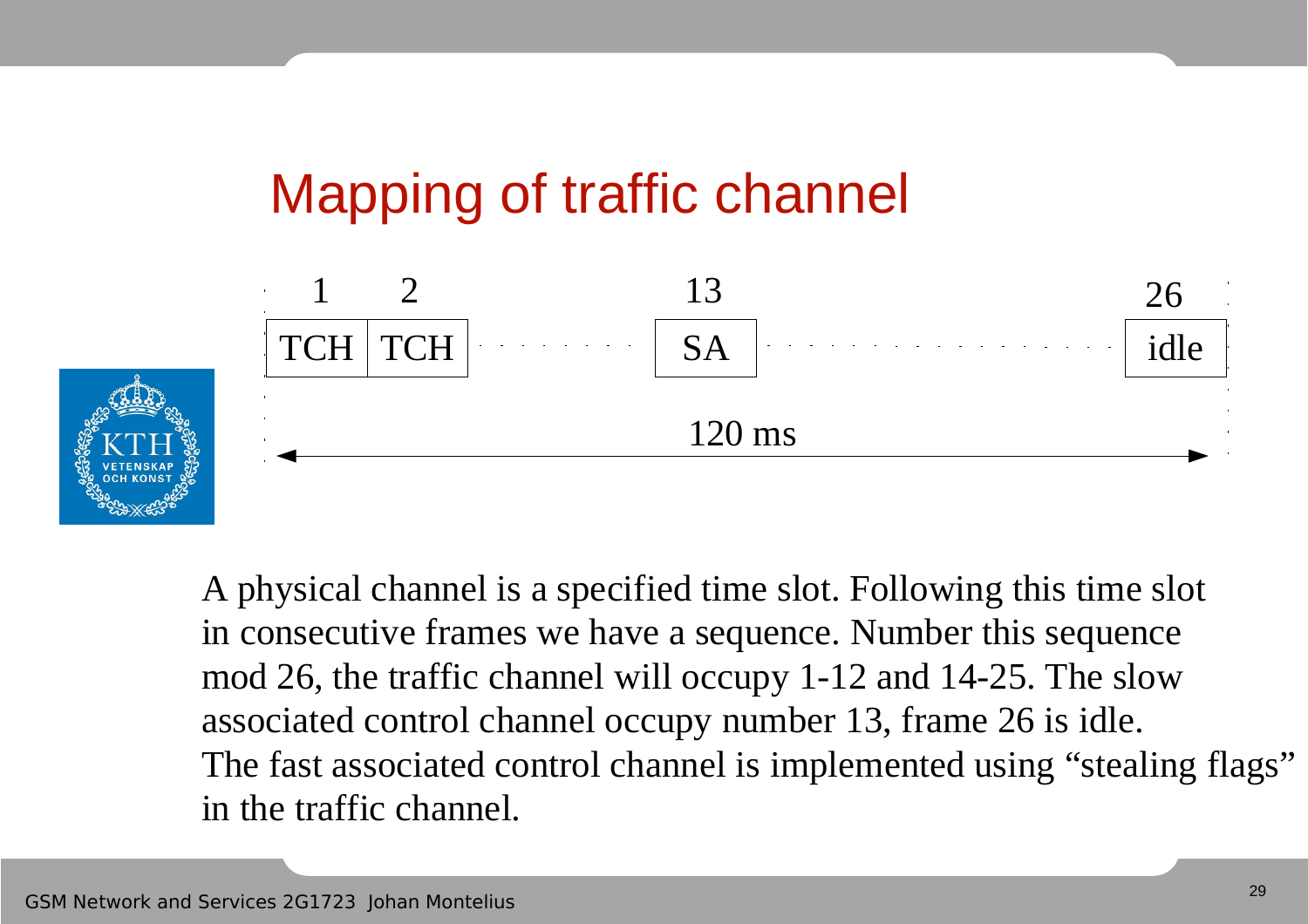### Broadcast control channel

- The broadcast channel group the FCCH/SCH/BCCH and CCCH in a pattern of a 51 frame multiframe
- How does this align with the traffic channel that uses a 26 frame multiframe?

FSBBBBCCCCFSCCCCFSCCCCCCCCFSCCCCCCCCFSCCCCCCCC-

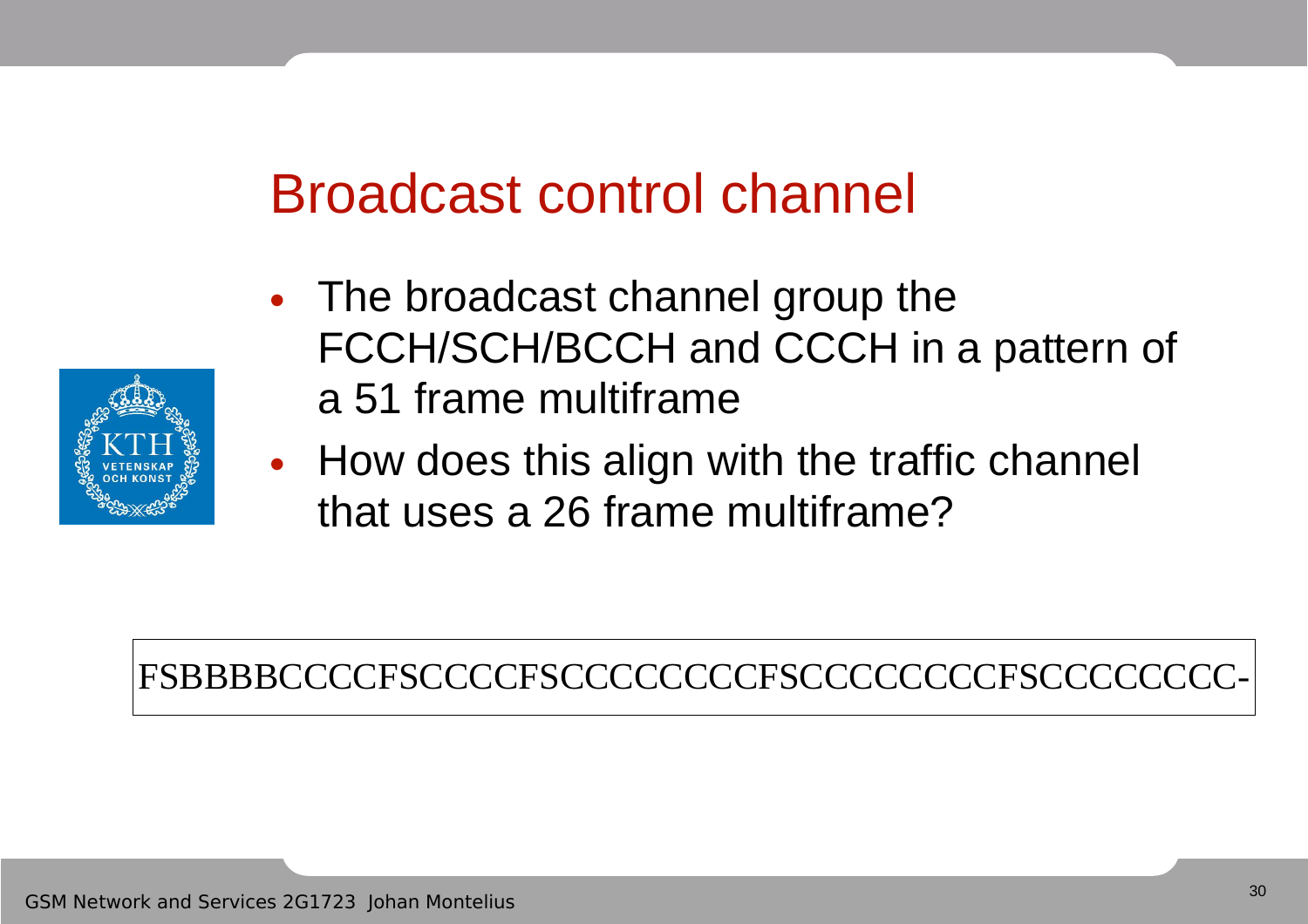### Frame numbering

- All frames are numbered and knowing the frame number you will know the sequence of logical channels in a multiframe.
- The frame number modulo 51 will give us an index in a signalling multiframe.
- The frame number modulo 26 will give us an index in a traffic multi frame

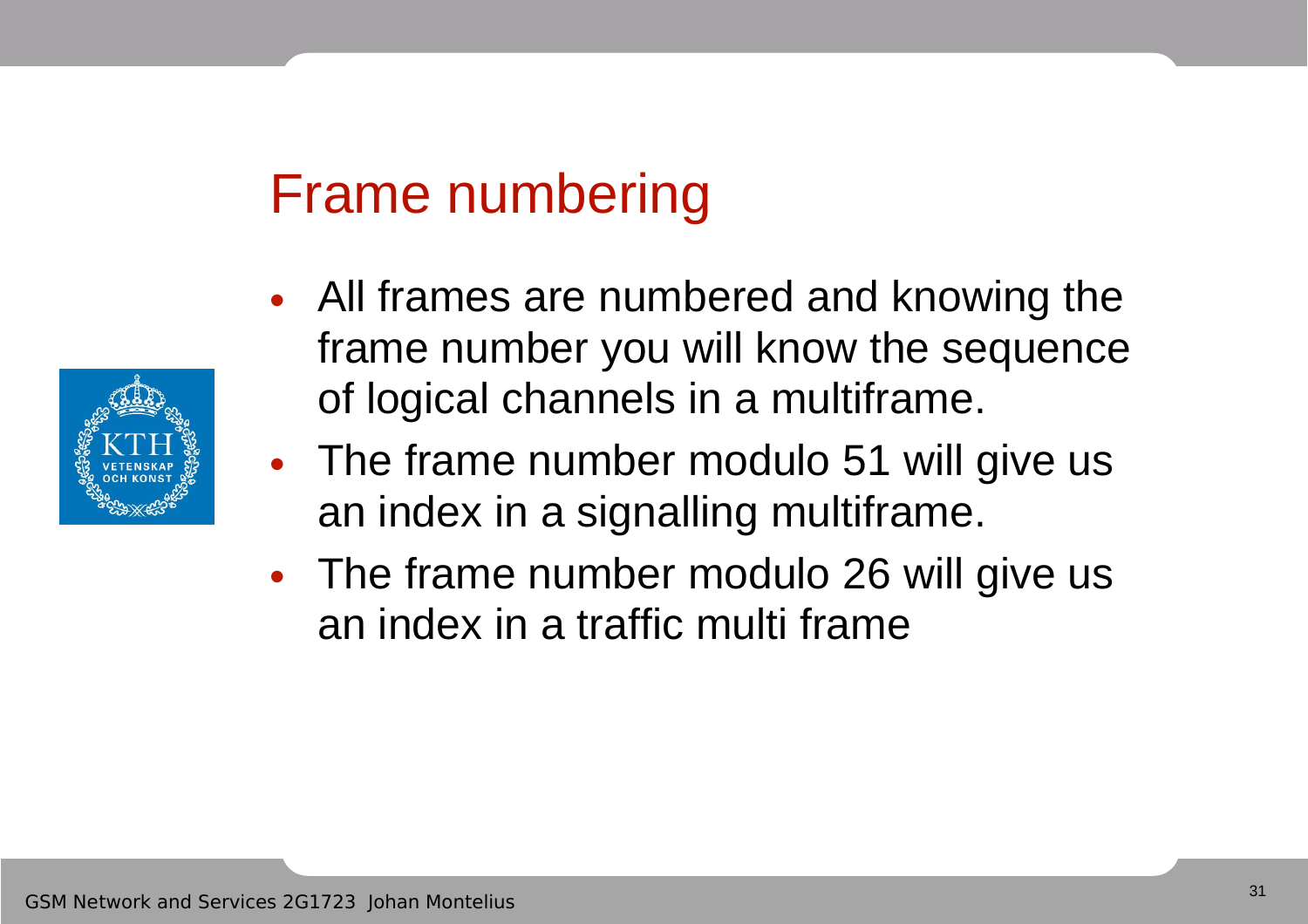### Frame numbering

#### T3 is sent using only three bits?

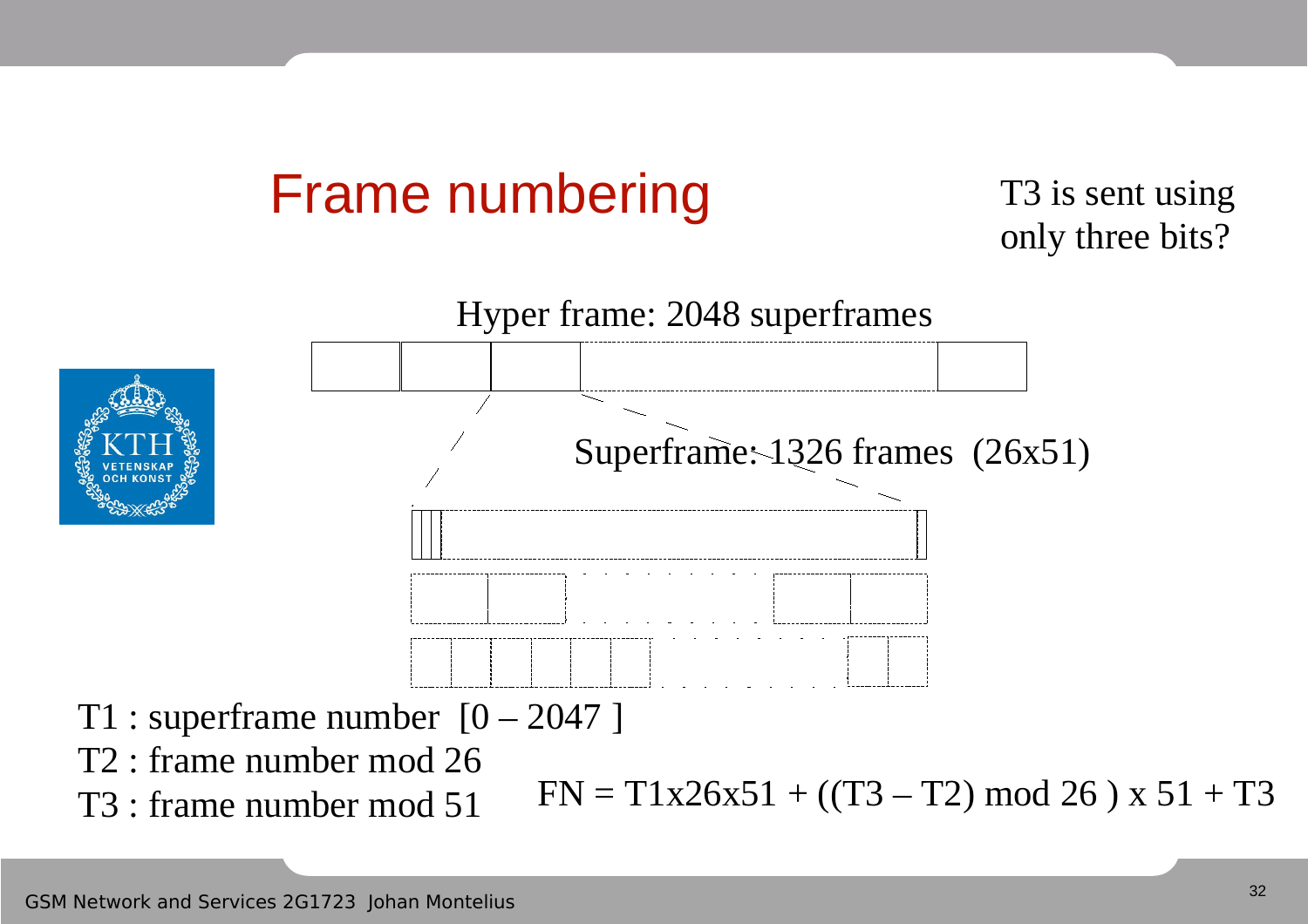#### Access burst

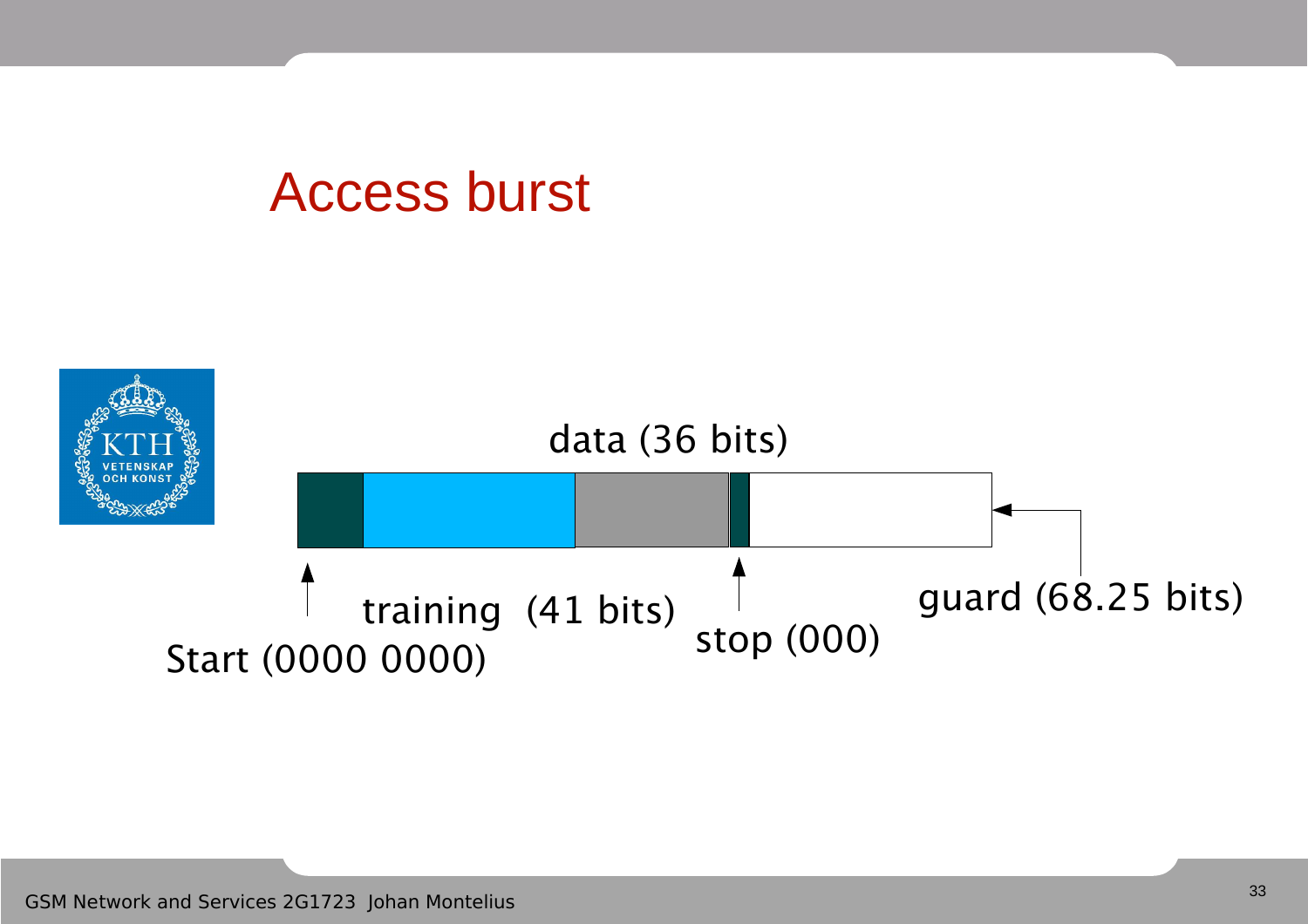#### Access burst

- Made shorter to fit into a time slot even if the mobile is far a way (do the math, how many km is 68.24 bits).
- The data fields contains the address of the mobile doing the request.

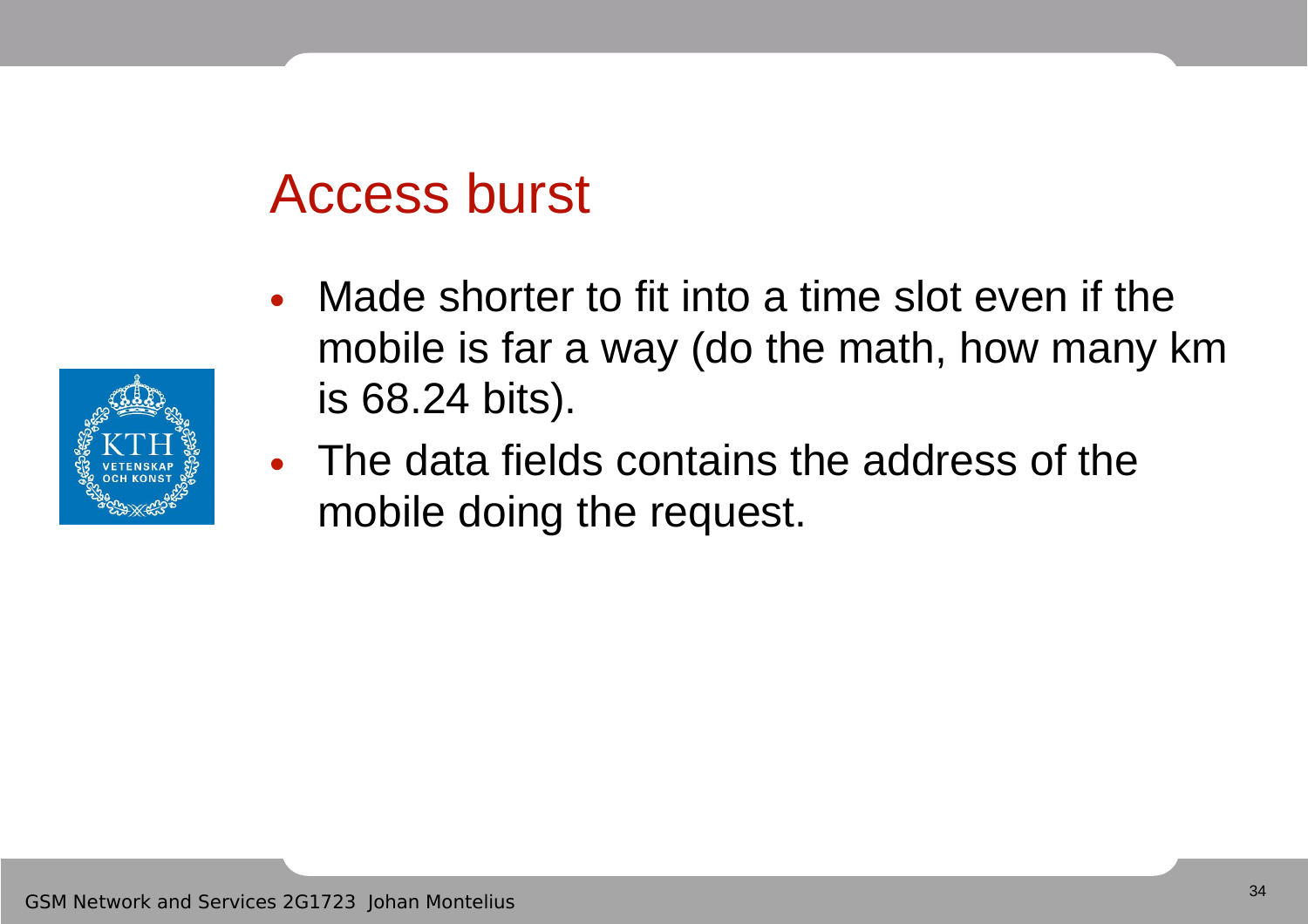#### Access burst

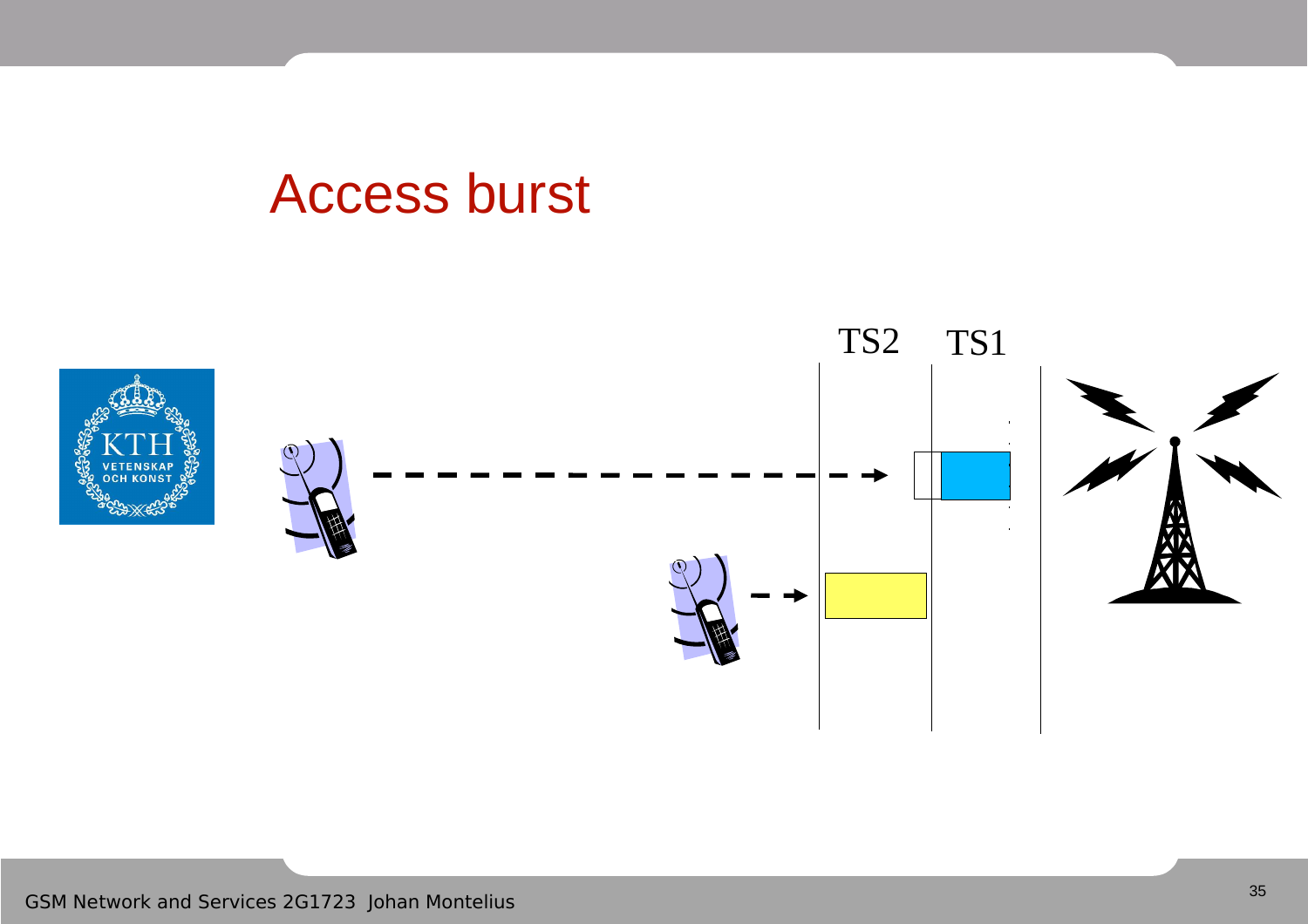### Adaptive frame synchronization

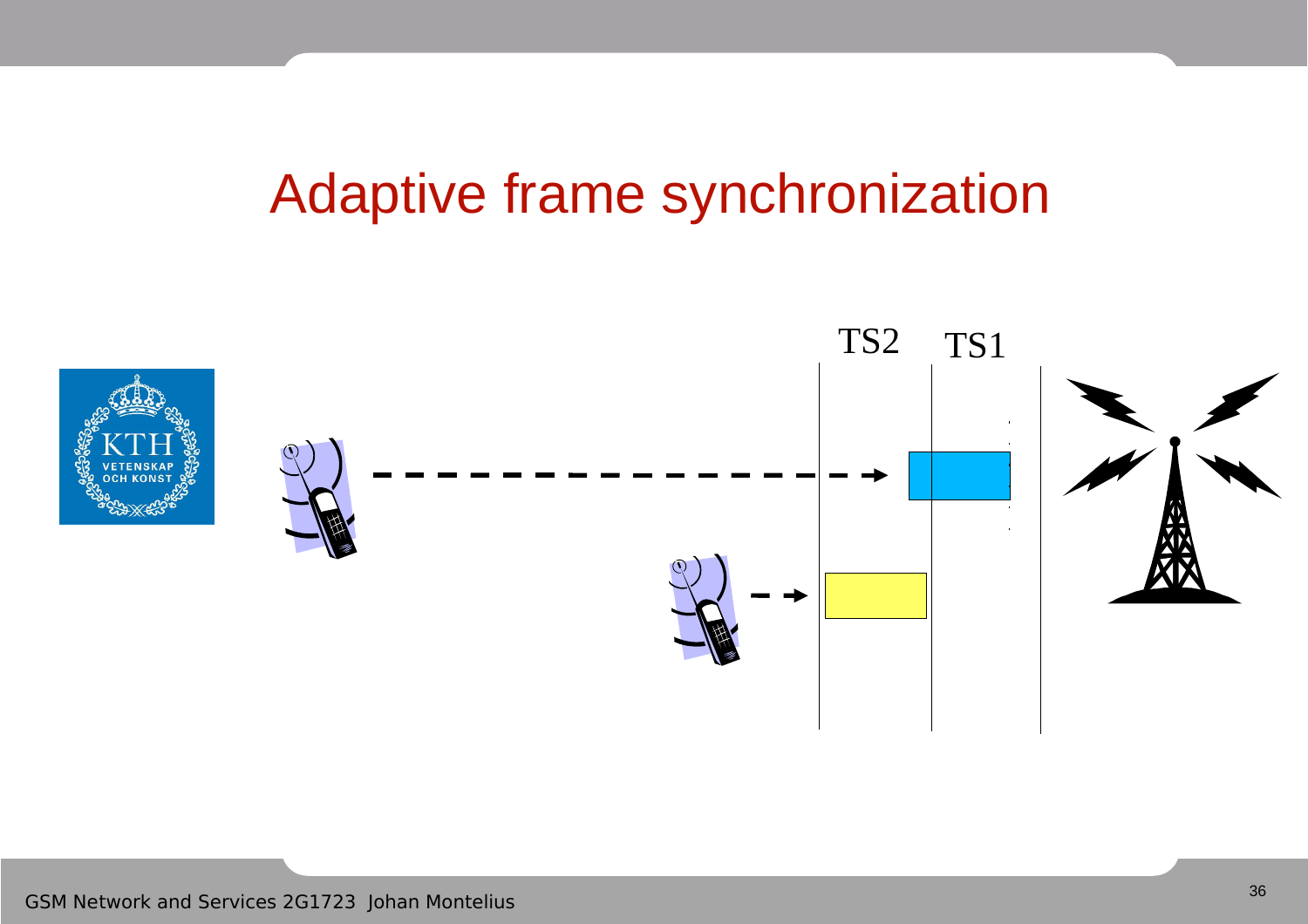### Timing advance

- When replying to a random access request the BSS will inform the MS of the timing advance to use.
- Timing advance is coded in six bits (0-63) and each step indicates one bit period earlier transmission.
- An idle mobile need not know its timing advance.
- A mobile that is connected need constant updating of the timing advance value.